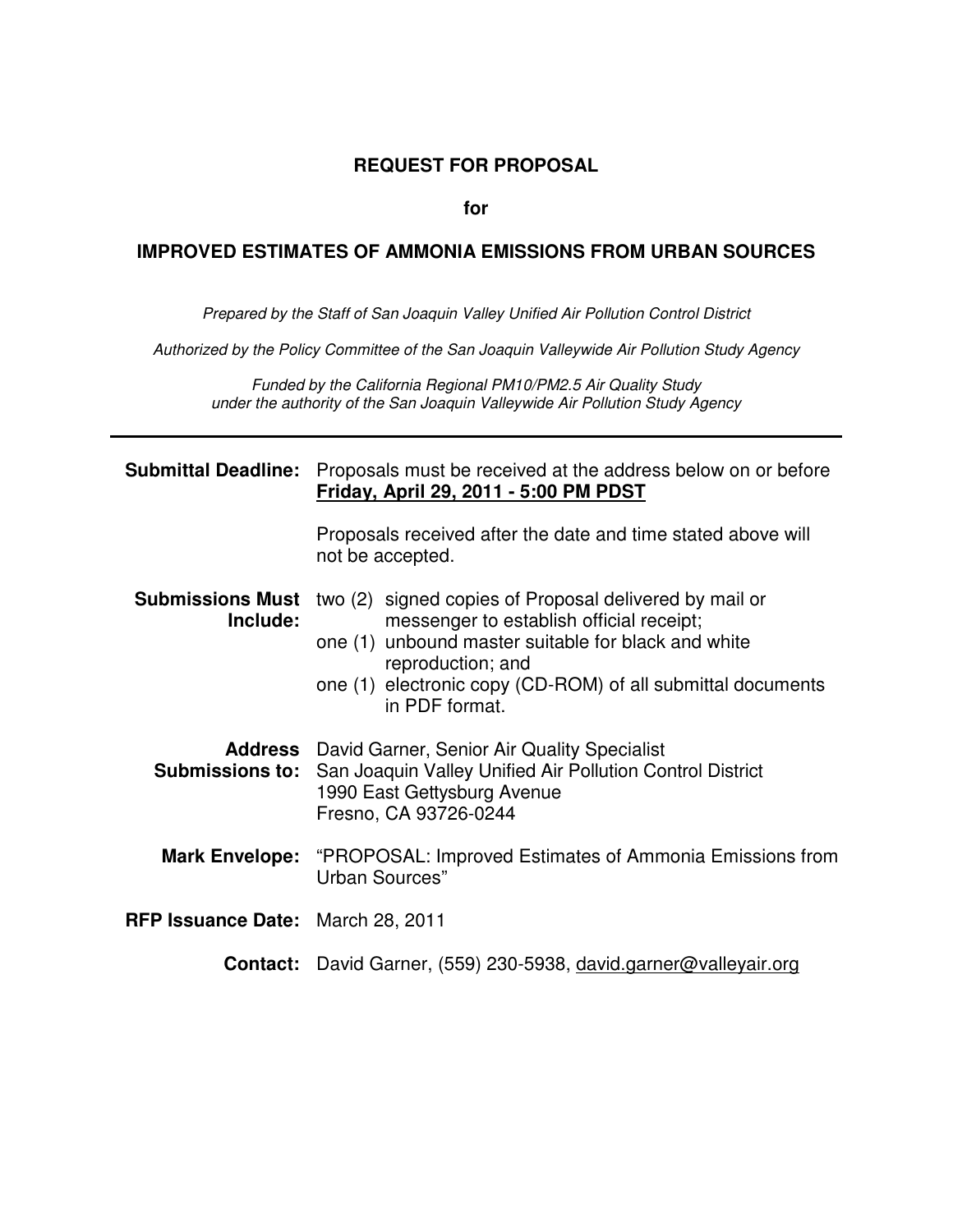# **TABLE OF CONTENTS**

| 1.               |  |
|------------------|--|
| 2.               |  |
| 3.               |  |
|                  |  |
| $\mathbf{4}$     |  |
| 5.               |  |
| 6.               |  |
|                  |  |
| $\overline{7}$ . |  |
|                  |  |
| 8.               |  |
| 9.               |  |
| 10.              |  |
|                  |  |
| 11.              |  |
| 12.              |  |
| 13.              |  |
|                  |  |
|                  |  |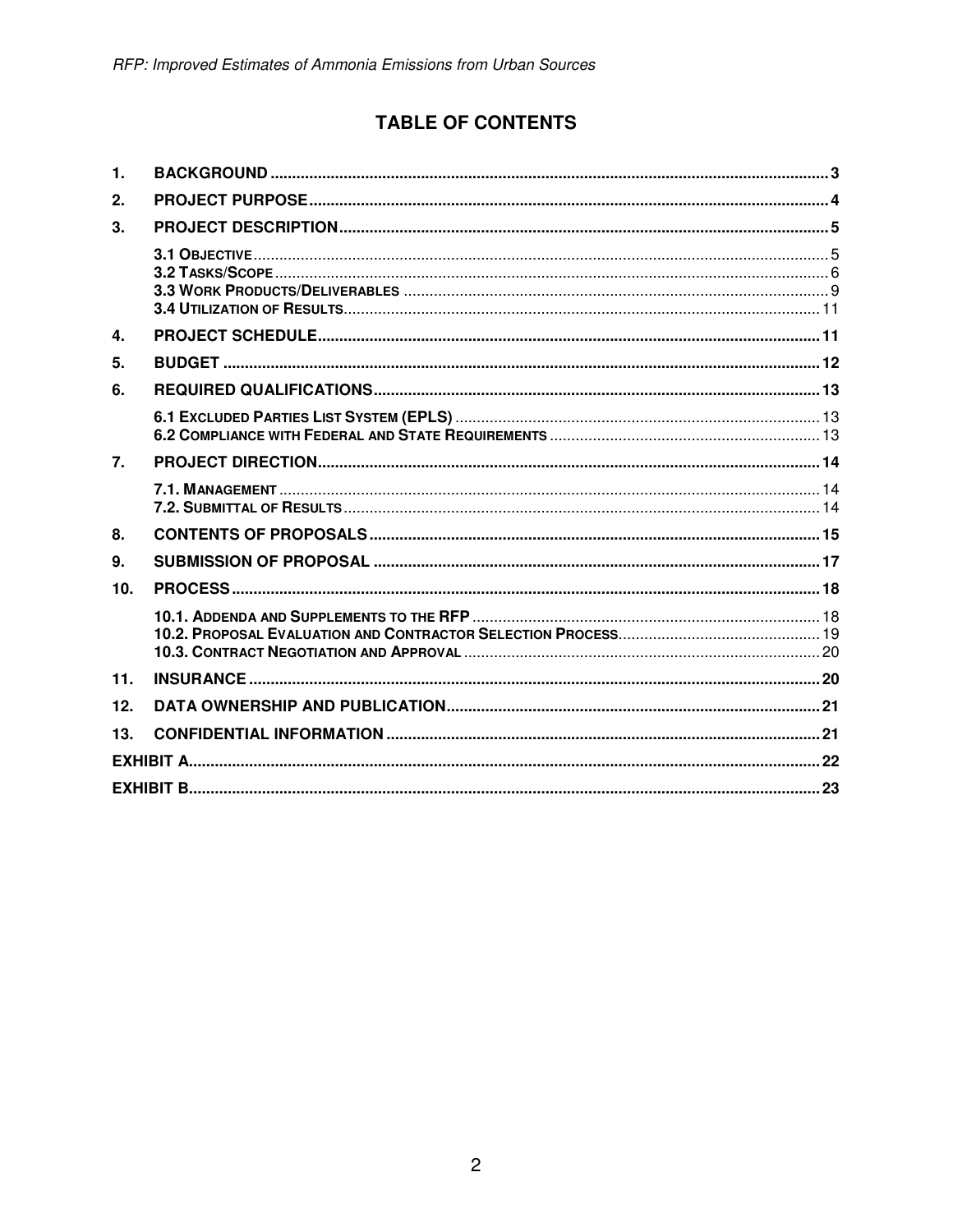#### **REQUEST FOR PROPOSAL**

**for** 

#### **IMPROVED ESTIMATES OF AMMONIA EMISSIONS FROM URBAN SOURCES**

#### **1. BACKGROUND**

The Technical Committee of the San Joaquin Valleywide Air Pollution Study Agency (Study Agency) is issuing this Request for Proposal (RFP) to improve estimates of ammonia emissions from urban sources. The Study Agency has charge of evaluating the Proposals, selecting a qualified Contractor, and executing the contract.

The San Joaquin Valleywide Air Pollution Study Agency, a joint powers agency that coordinates scientific research on air quality issues in Central California, is the sponsor of this project. The Study Agency's decision-making body is a Governing Board consisting of one supervisor from each of the eight counties in the San Joaquin Valley. The mission of the Study Agency is guided by policy and technical committees of state, federal, and district air agency staff, and public- and private-sector stakeholders. Its projects are typically carried out by contractors who are coordinated and managed by the staff of the California Air Resources Board (ARB) and San Joaquin Valley Air Pollution Control District (SJVAPCD). This project will be conducted by a contractor engaged by the Study Agency and guided by an appointed project manager who reports to the Study Agency and consults with its Technical Committee members.

This project is part of the California Regional  $PM_{10}/PM_{2.5}$  Air Quality Study (CRPAQS or Study) and is made possible with federal funding. CRPAQS is a large-scale program involving many sponsors and participants. Three entities are involved in the overall management of CRPAQS. The San Joaquin Valleywide Air Pollution Study Agency directs the fund management and contracting aspects of CRPAQS. The Study Agency's Policy Committee provides guidance on the objectives and funding levels of Study Agency projects; approves the selection of Proposals and final budget for projects; approves preparation of an agreement with the selected contractor; and approves release of final reports. The Study Agency's Technical Committee develops RFPs to select contractors for projects authorized by the Policy Committee, provides overall technical guidance and direction during progress of work, and reviews all technical reports, papers and presentations produced from the study. ARB staff provides coordination for Policy Committee actions, appoints Chairs for the Technical Committees, and provides program management for the approval of project invoices during the conduct of work. SJVAPCD staff provides assistance with the coordination of the Study Agency Governing Board actions as well as legal and financial management.

The federal Clean Air Act Amendments require that controls be implemented to attain the national air quality standards for particulate matter (PM) smaller than 10 microns in diameter (PM<sub>10</sub>) and the national standards for particulate matter smaller than 2.5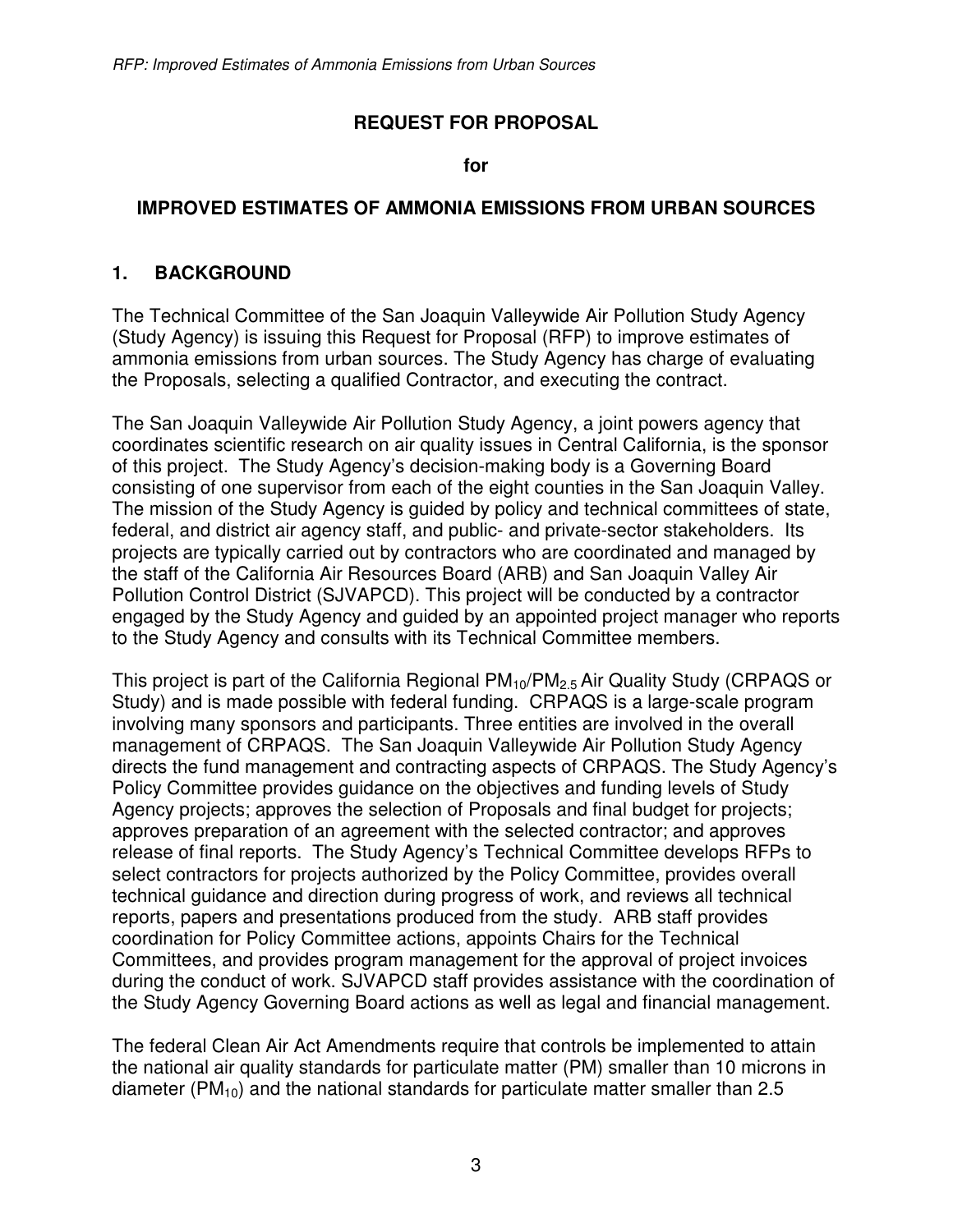microns (PM<sub>2.5</sub>). The national and California air quality standards for PM<sub>2.5</sub> are consistently exceeded in some areas of Central California, adversely affecting the health and quality of life of the more than 10 million people living in the region. In addition to the health impacts,  $PM_{10}$  and  $PM_{2.5}$  affect crop yields, cause material damage and reduce visibility.

Plans to improve air quality and provide attainment of the standards must have an effective distribution of controls among the various contributing sources. Current understanding is limited to assess how much each different source type contributes to direct emissions and to formation of harmful particulate in the atmosphere. Additional information is needed on the chemical composition, spatial and temporal distributions, and chemical transformation of pollutants.

The California Regional  $PM_{10}/PM_{2.5}$  Air Quality Study (CRPAQS) is a multi-year program of meteorological and air quality monitoring, emission inventory development, data analysis, and air quality simulation modeling designed to provide products to support the development of effective  $PM_{10}$  and  $PM_{2.5}$  attainment plans for central California. The CRPAQS domain covers all of central California and most of northern California. The domain includes the San Joaquin Valley, the San Francisco Bay Area, and the Sacramento Valley. The information collected by the study is used to determine the contributing sources of high  $PM_{10}$  and  $PM_{2.5}$  concentrations. That information is used to develop the most effective controls to achieve the health standards. Effectively designed control programs will reduce the severity and frequency of 24 hour particulate matter episodes, decrease the annual average concentration of particulate matter, improve visibility through reduction of fine particulate matter concentrations, and decrease the adverse health impacts experienced by central California citizens from exposure to high levels of particulate matter. The study additionally collected information on visibility and haze to support current needs of the Department of Defense and for future visibility and haze planning requirements.

CRPAQS objectives are to: 1) provide an improved understanding of emissions and dynamic atmospheric processes that influence particle formation and distribution; 2) develop and demonstrate methods useful to decision makers in formulating and comparing candidate control strategies for attaining the federal and State  $PM_{10}/PM_{2.5}$ standards in central California; and 3) provide reliable means for estimating the impacts of control strategy options developed for  $PM_{10}/PM_{2.5}$  on visibility, air toxics, and acidic aerosols and on attainment strategies for other regulated pollutants.

# **2. PROJECT PURPOSE**

Ammonia plays a major role in determining secondary particulate concentrations in the CRPAQS domain. Chemical reaction of ammonia emissions with airborne oxides of sulfur and nitrogen produces fine airborne ammonium sulfate and ammonium nitrate particulate matter. These reaction products, especially ammonium nitrate, represent a large percentage of wintertime PM<sub>2.5</sub>, especially in the San Joaquin Valley (SJV). The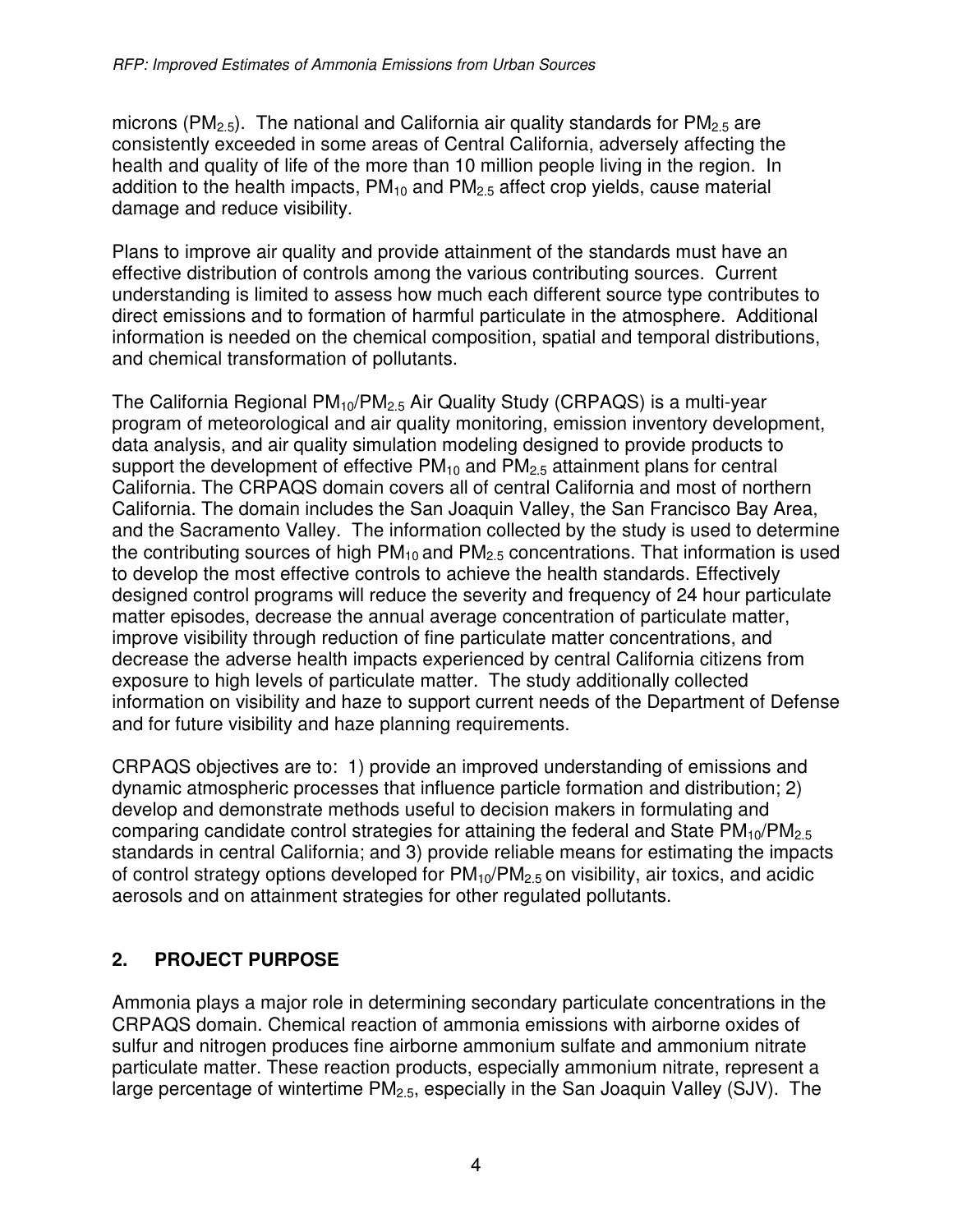objective of this project is to improve understanding of ammonia emissions from urban sources. Recent efforts have led to improvements in the rural agricultural ammonia inventory. Since it was perceived to have the larger sources, it was the first to be quantified. Urban sources have received less attention, and require additional evaluation to complete the ammonia inventory review.

An improved ammonia inventory will ultimately be used to improve the grid-based aerosol models that are used to simulate particulate matter concentrations in the CRPAQS domain, and to investigate the sensitivity of secondary particulate matter formation to various parameters.

# **3. PROJECT DESCRIPTION**

#### **3.1 Objective**

The objective of this project is to identify and develop methods to quantify urban sources of ammonia emissions that may not be currently well represented in the emissions inventory. An improved ammonia inventory will ultimately be used to improve the grid-based aerosol models that are used to simulate particulate matter concentrations in the CRPAQS domain.

A responding Proposal should include commitment to provide:

- 1. A complete literature review for identification of urban ammonia sources that may be quantified from published information, and identification of sources that are believed to be substantial sources of emission that cannot be quantified from current information.
- 2. Methodology documents that describe the calculation of urban ammonia emissions from significant sources. These documents are intended to be used as a template by local agencies to estimate emissions for their jurisdictions and ultimately submitted to ARB for update to the emissions inventory. Contractor will not be responsible for the submission to ARB.
- 3. Where literature evaluation raises questions concerning current emissions estimates for urban sources of ammonia contained in the emission inventory, but are not sufficient to provide a new quantification, the findings should be documented in a final report for the project.
- 4. Identification of categories which need baseline ammonia measurements, and an estimate of the cost of such measurements if such measurements are within the expertise of the Contractor.

Once the program of work has been agreed to and initiated, the contractor must seek approval of the Study Agency Project Manager prior to recommending or implementing any changes to the proposed project. During conduct of the project, additional data collection by the contractor beyond the specified program of work must remain within the authorized budget.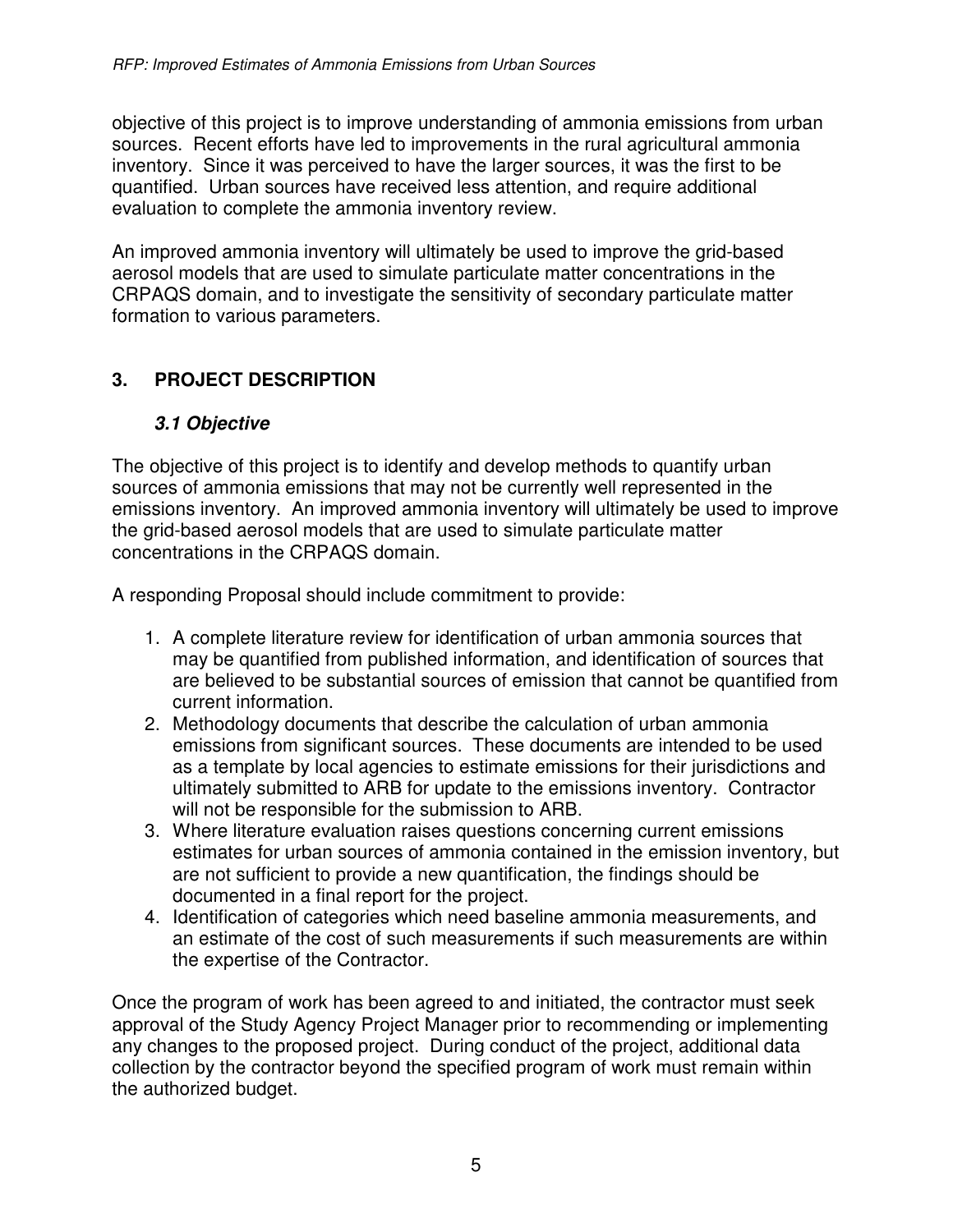# **3.2 Tasks/Scope**

This project consists of four tasks and the preparation of a Final Report: 1) conduct of a scientific literature review of urban sources of ammonia emissions; 2) identification and prioritization of sources of urban ammonia emissions with the potential to impact the current emissions inventory; 3) evaluation of the prioritized sources to determine which estimates can be provided or updated to improve the inventory, and 4) preparation of methodology documents that will serve as templates for use by local jurisdictions to estimate ammonia emissions from urban sources.

Supplemental data collection or measurement programs are not anticipated to be included as products required under this agreement. Additional efforts of any type not specified as a work product for this agreement will only be authorized by the Project Manager for conduct by the Contractor if these additional tasks are within the approved project budget and do not impair completion of other assigned tasks.

**Task 1**: The literature review will include a summary of existing scientific literature that identifies and/or quantifies urban sources of ammonia emissions. Sources may include, but are not limited to the following:

- On road emissions of ammonia from vehicles with catalytic converters,
- Emissions of ammonia from wastewater sewerage systems prior to receipt at the treatment plant,
- Emissions of ammonia from fertilizers used in urban landscapes, and
- Emissions of ammonia from consumer products.

The Contractor will produce an annotated bibliography and evidence-based report summarizing the state-of-the-science for each source identified, including knowledge gaps and areas in which consensus has not been reached. Where data gaps exist and sources are identified as not quantifiable from existing literature, the Contractor may discuss the program of measurement required and potential cost to develop emissions estimates, if such programs of measurement are within the expertise of the Contractor.

**Task 2**: From the literature review conducted in Task 1, the Contractor will identify urban sources of ammonia emissions that can be reasonably quantified and used to update the State's emissions inventory. The Contractor will rank the identified sources on the basis of the potential impact on the current emissions inventory, and the degree of certainty with which an estimate can be made.

**Task 3**: The Contractor will review the ranked list of urban sources of ammonia emissions with the Study Agency's Project Manager and determine which will be further investigated as part of Task 4. Selection criteria will include the potential impact of the source on the current emissions inventory, and the ability of the Contractor to produce the methodology documents within budget.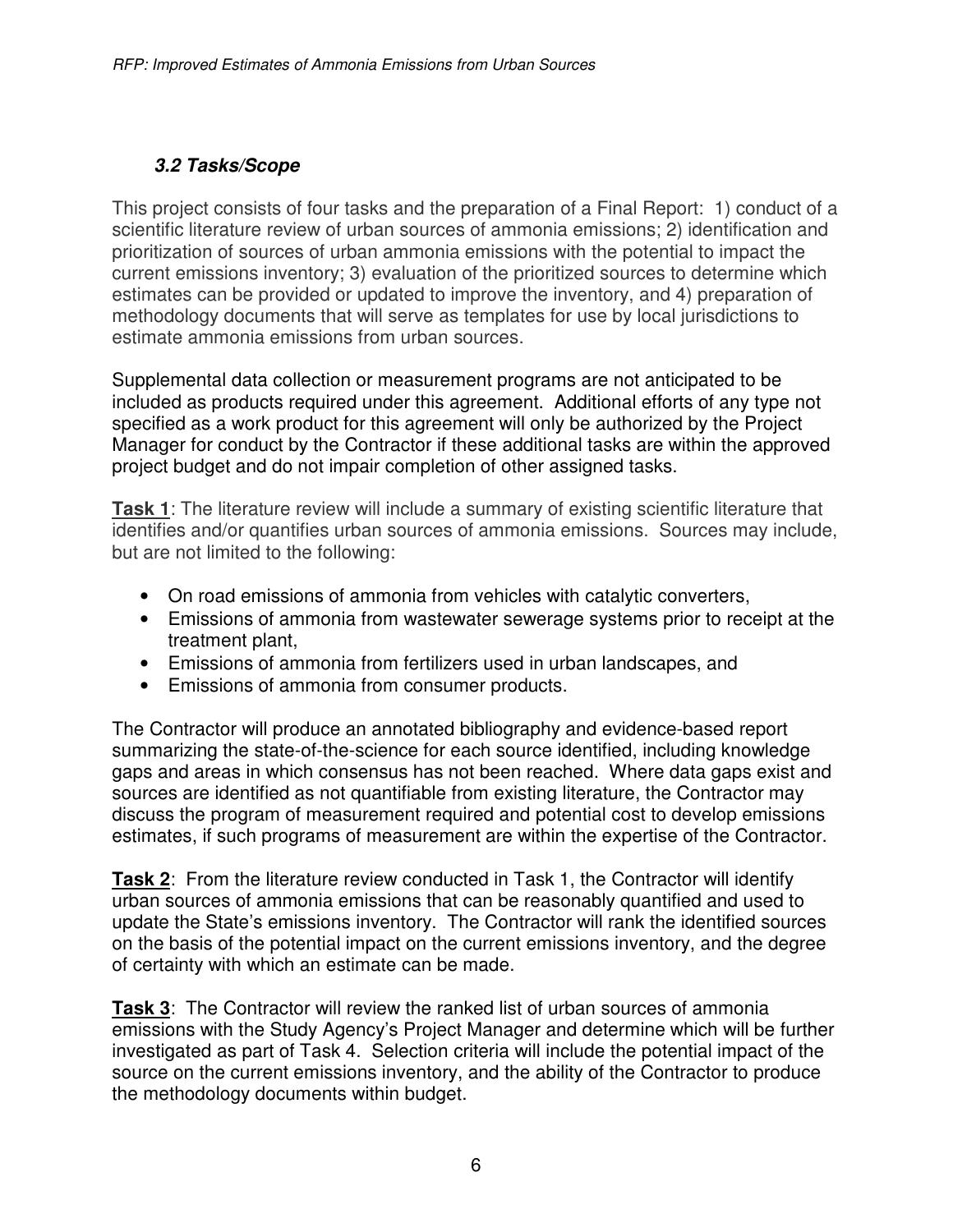**Task 4**: For each of the urban ammonia sources authorized for further investigation in Task 3, the contractor shall develop an emissions inventory methodology document along with a case study for validation. The methodology document will describe the procedures that should be used to calculate the emissions for any specific geographic area, and should provide at least one detailed sample calculation; however, contractor is not requested to provide final inventory submittals for the CRPAQS region of study without express approval of the Project Manager and determination that such effort remains within the funding authorized for the project. All methodologies prepared subject to this Proposal shall include the following elements:

- A thorough description of the source of emissions,
- Activity data (recommendation and identification of available data sources),
- Emission factors,
- Assumptions,
- Sample calculations,
- Spatial profiles (identification of which currently available spatial distribution patterns would be appropriate for the source category. If no currently available spatial distribution patterns are appropriate, contractor is not requested to develop a new spatial distribution pattern for the CRPAQS region of study without express approval of the Project Manager and determination that such effort remains within the funding authorized for the project),
- Temporal profiles (identification of which currently available temporal distribution profiles would be appropriate for the source category. If no currently available temporal patterns including time of day and day of week variation are appropriate, contractor is not requested to develop a new pattern for the CRPAQS region of study without express approval of the Project Manager and determination that such effort remains within the funding authorized for the project),
- An assessment discussing the strengths and limitation of the methodology,
- Literature cited, and
- A case study to prove that the methodology can be successfully implemented.

Refer to methodologies prepared by the California Air Resources Board (CARB) for examples of suitably documented methodologies (web site: http://www.arb.ca.gov/ei/areasrc/index0.htm).

The intent of this project is to provide methodology documents for use by member agencies; therefore, the methodology should be a procedure that can be implemented with a reasonable level of staff resources and obtainable data. While innovation and new approaches are encouraged, the methodology should not be an esoteric exercise or one that requires great expense to acquire data or conduct the processing. When developing the methodologies, the Contractor should make every effort to use inputs that are widely and freely available. Emissions factors should be expressed in an appropriate unit of measure such as grams of ammonia emitted per vehicle mile traveled for on road estimates, and grams of ammonia emitted per capita. For ammonia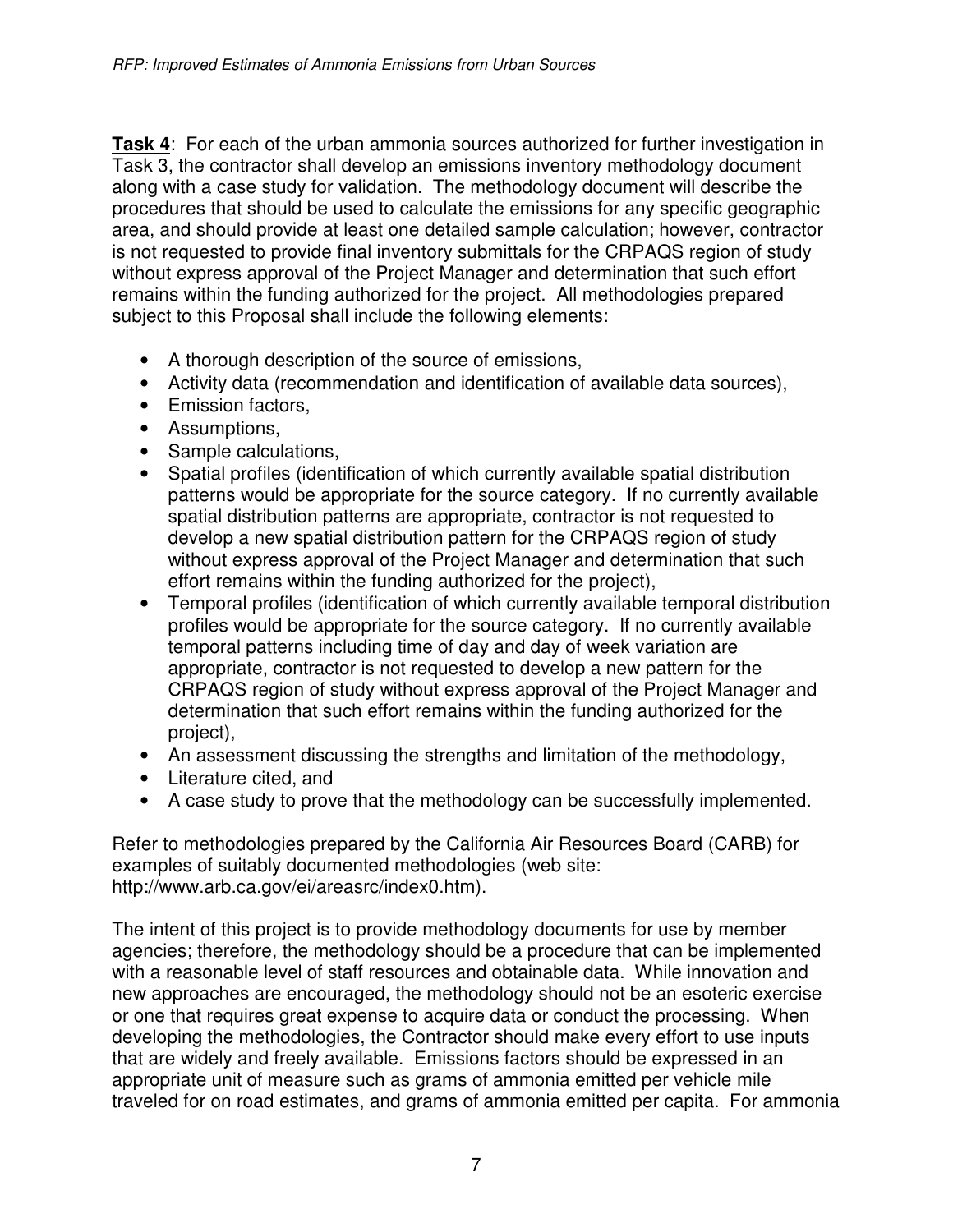sources that are also criteria pollutant sources with existing criteria pollutant methodologies, the Contractor should make every effort to use the activity data used in the criteria pollutant methodologies. Also note that the Contractor will not be required to include growth or control profiles as part of the work product. Acceptance of the methodology by ARB will not be a project requirement. ARB and the districts retain the responsibility for submission of methodologies for approval along with revised emission inventory estimates. Contractor performance and payment are subject to Study Agency review and approval of the methodology documents. Payment shall not be withheld pending actual implementation by one or more districts and ARB approval of methodology submission. Those processes are conducted at the discretion of the submitting agencies and are subsequent to, and not a part of, completion of this project.

The Contractor will not be required to calculate emissions inventories for specific counties or inventory years. However, the Contractor will include calculations in the form of a case study for a representative area within the CRPAQS domain. The Study Agency Project Manager will assist in selection of these areas. The case study will include the ammonia inventory for the selected area, and a comparison to the current inventory as a demonstration of impact. The Contractor will include all spreadsheets or databases with necessary data and equations and calculated emissions used for the case study. The format of the spreadsheets or database is dependent on the methodology. The Contractor should use good spreadsheet or database design principles and techniques in developing the spreadsheets or databases.

**Final Report:** After the Study Agency has approved all work for prior tasks, the Contractor will provide a Draft Final Report and a Final Report. This report will describe the project approach and methodology and presents the results. The report shall present the following:

- An executive summary which will contain an abstract of the project and a table summarizing key findings.
- The literature review with an annotated bibliography and a discussion of the state-of-the-science for each urban ammonia source identified.
- A ranking of the identified sources of urban ammonia emissions with a discussion of their potential impact on the current emissions inventory, and the degree of certainty with which estimates can be made.
- Emission inventory methodologies for the selected urban ammonia sources to include sample calculations, a justification of all assumptions critical to the development of the inventories, and case studies. Calculations should be completely documented. Supporting technical documents and calculations may be included in the report as appendices.
- Supporting technical documents and calculations shall be included with the report as appendices.

After the Contractor submits the Draft Final Report, the Project Manager will provide comments to the Contractor. The Contractor shall comply with the Project Manager's requests for supplemental documentation and clarifications in the report and address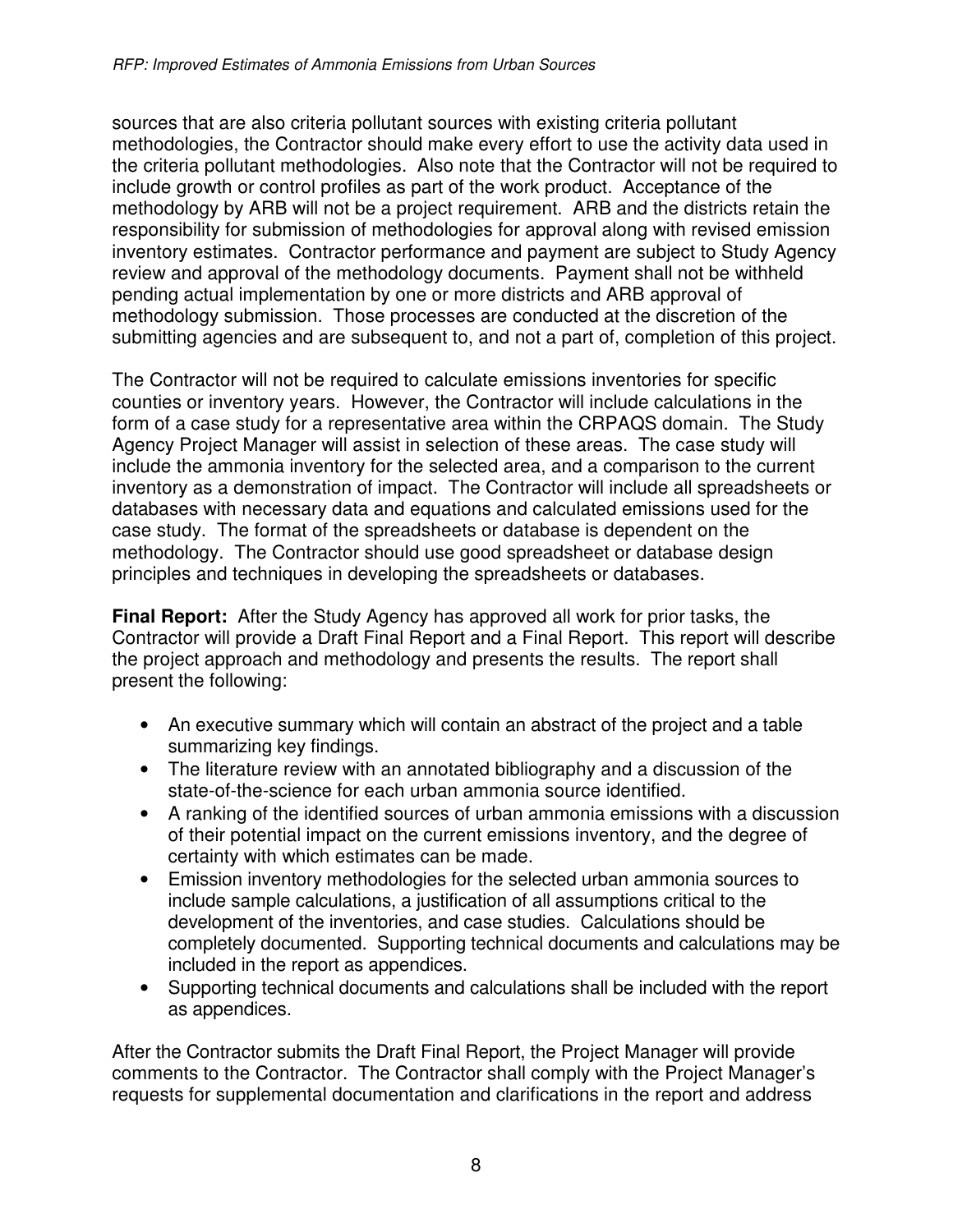the Project Manager's comments. The Contractor will provide the Final Report within 45 days after receipt of the Project Manager's comments. The Final Report must be complete in providing documentation and results for all required objectives. The Study Agency requires that the technical writing be adequate to clearly explain the processes used to carry out the project. Multiple revisions may be required if the Final Report is not written to the satisfaction of the Study Agency.

### **3.3 Work Products/Deliverables**

**Initial Conference Call:** At the start of the contract period, the Contractor will meet with the Study Agency Project Manager (Project Manager) via telephone or in person to discuss the overall plan, details of performing the tasks, the project schedule, items related to personnel or changes in personnel, and any issues that should be resolved before work can begin. The Project Manager may include key personnel of the Technical or Policy Committees in this discussion as needed.

**Progress Reports:** The Contractor will provide written progress reports to the Study Agency Project Manager upon completion of each of the tasks identified in Section 3.2, and participate in conference calls to discuss the progress reports. At least one day before the conference call, the Contractor shall email the Project Manager a progress report that includes:

- Upon completion of Task 1, a report with annotated bibliography evaluating available literature;
- Upon completion of Task 2, an evaluation and ranking of information for all sources reviewed;
- Upon completion of Task 3, a recommended prioritized list of candidate sources for methodology development or revision; and
- Upon completion of Task 4, the completed methodologies.

In addition, each progress report shall include:

- Current status of work products and deliverables,
- A budget status summary indicating the percentage expended on the task and explanation for any items that are not in conformance with the submitted project budget. Note: Provisions of Study Agency agreements allow some reallocation of funding resources during conduct of the project; however, exceeding the total budget is not authorized,
- A review of the project timeline and justification for any requested revisions to intermediate progress dates.

**Other Meetings and Deliverables**: When requested by the Project Manager, the Contractor shall meet with the Project Manager via telephone to discuss the overall plan, details of task progress, or concerns regarding compliance with required performance objectives or timelines. The Project Manager will notify the Contractor in advance of any special topics so Contractor may assemble key staff or information to respond. Contractor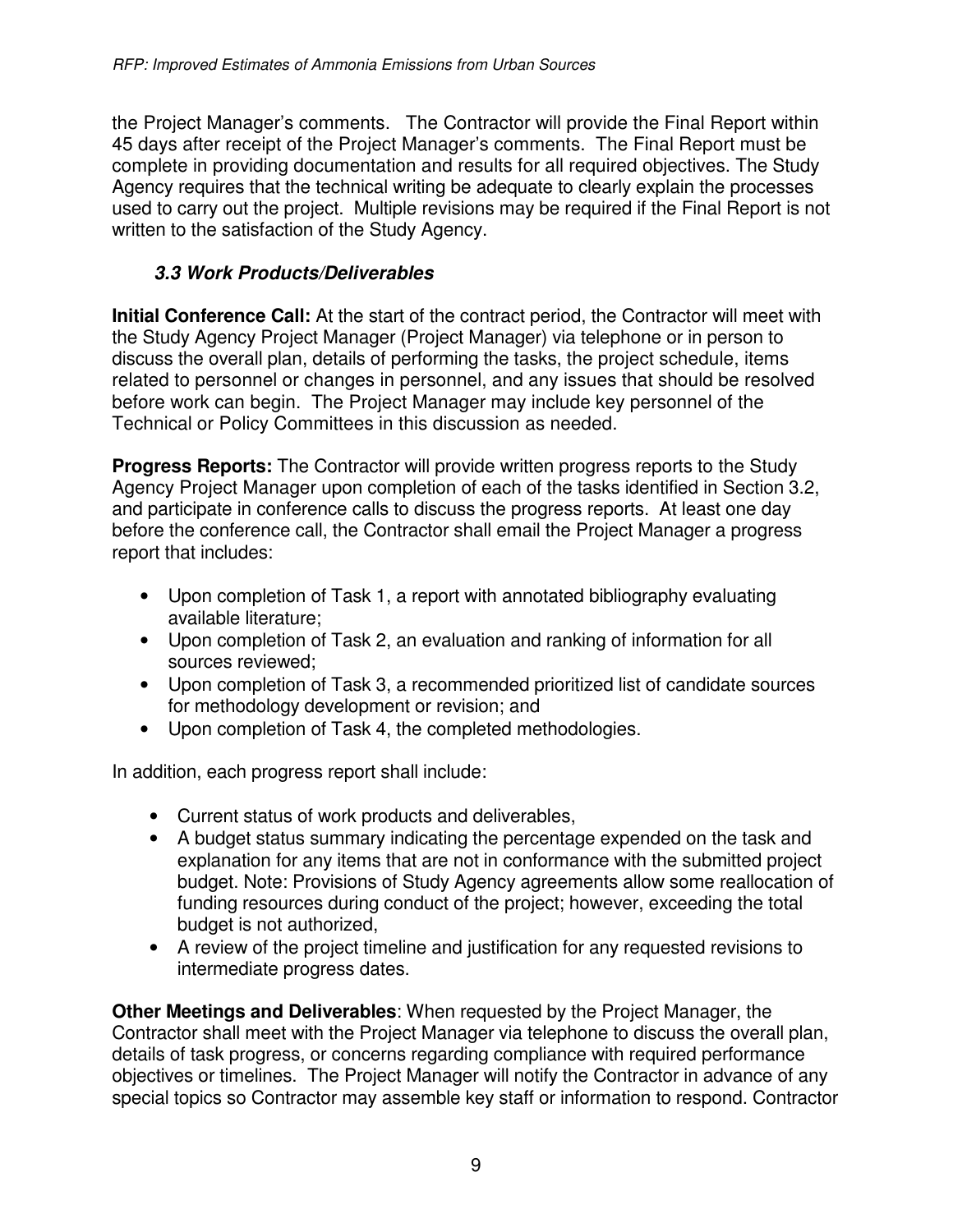shall involve in this discussion key project personnel or subcontractors necessary to provide details of task progress. The day before the conference call, the Contractor shall email the Project Manager a brief progress report or presentation material that includes:

- Current status of work products and deliverables;
- Explanation for any delays in performance;
- Justification for any revisions to project budget; and
- Action items for which the Contractor desires direction or approval.

The Study Agency may request other interim deliverables. Based on progress reports and preliminary results, the Study Agency may provide direction to Contractor to delete or amend objectives and deliverables. Deletion of tasks or deliverables is fully within the authority of the Study Agency; however Contractor will be compensated for work already completed on curtailed tasks. The Contractor and Program Manager must ensure that any amended deliverables are within the authorized budget for the project. Any extra effort directed by the Study Agency that does not fall within the authorized budget requires formal amendment to the agreement. If the Study Agency determines a need for additional tasks or services not included in the Proposal, the contract may be amended by agreement of both parties to include additional tasks and related costs.

**Electronic File Formats:** The Contractor shall provide reports and copies of all literature cited to the Study Agency as Adobe PDF documents. Methodology documents and data shall be provided to the Study Agency in the formats of Microsoft Office 2007 Professional software (Word, Excel or Access). Other work products such as databases or modeling files may be delivered in other appropriate file formats, as specified by the Project Manager.

**Draft Final Report and Final Report:** The Contractor shall provide the Draft Final Report and Final Report in the electronic file formats specified above. Upon approval of the Final Report by the Study Agency, the Contractor shall deliver to the Study Agency five bound copies and one unbound copy of the report incorporating all final alterations, additions and appendices, as well as a copy of the report in the electronic file formats specified above.

**Invoices:** The Contractor will be paid for each deliverable when the Study Agency deems that deliverable satisfies the applicable requirements of the contract. Ten percent (10%) of each invoiced payment will be withheld until all work is complete and approved by the Study Agency. The total of payments shall be separated into four invoices:

- Invoice One should reflect costs for Tasks 1 and 2 and be submitted with the Progress Report for Task 2.
- Invoice Two should reflect costs for Tasks 3 and 4 and be submitted with the Progress Report for Task 4.
- Invoice Three should reflect costs for preparing the Draft Final Report and Final Report and be submitted with the Final Report.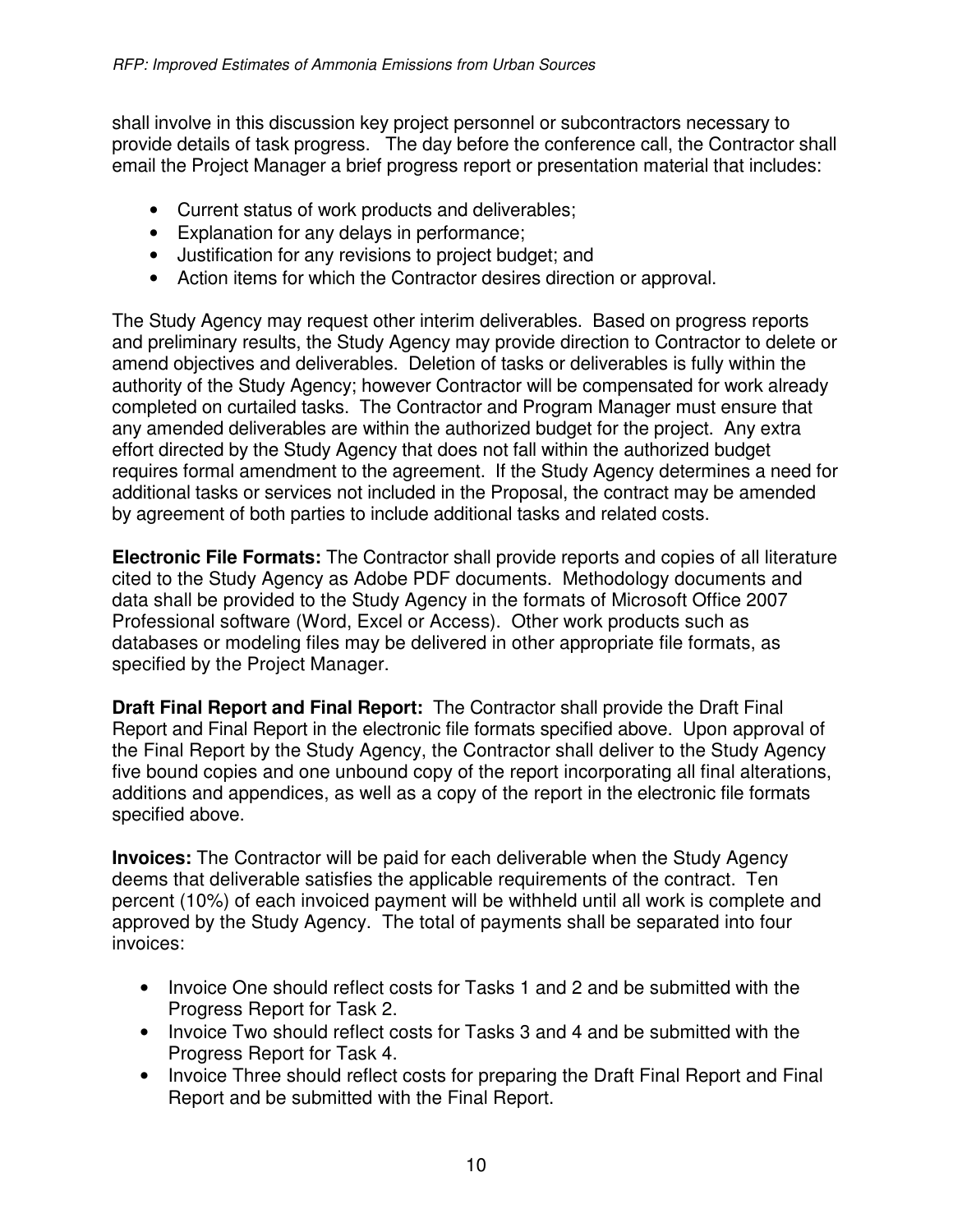• Invoice Four should reflect the 10% retention from all previous invoices and be submitted upon Study Agency approval of the Final Report.

The Contractor shall submit invoices in triplicate. Invoices must clearly show the Study Agency contract number.

Additional tasks performed by the Contractor or its subcontractors to develop supporting information or analysis, which were not specified in the Proposal, will not be reimbursed without prior written approval from the Study Agency. Unapproved additional tasks are not reimbursable.

## **3.4 Utilization of Results**

The project for the identification and quantification of sources of urban ammonia emissions as described above will ultimately be used to improve the grid-based aerosol models that are used to simulate particulate matter concentrations in the CRPAQS domain, and to investigate the sensitivity of secondary particulate matter formation to various parameters. The Proposer should consider the intended end-use of the results and provide data suitable for this purpose. Proposer is not authorized to establish restrictions on the release or use of final products by the Study Agency.

# **4. PROJECT SCHEDULE**

The Study Agency intends for the project to be completed according to the following schedule of deliverables (the Study Agency may agree to a different schedule which would be specified in the contract). Payments must correspond with the submission of final reports. Progress reports and conference calls are not included in Table 1.

#### **Table 1: Project Schedule and Deliverables**

| <b>Action/Work Product</b>   | <b>Approximate Date</b> |  |
|------------------------------|-------------------------|--|
| Release of RFP               | March 28, 2011          |  |
| <b>Deadline for Proposal</b> | April 29, 2011          |  |
| <b>Contractor Selection</b>  | June-July 2011          |  |
| <b>Contract Approval</b>     | August 18, 2011         |  |
| Progress Report for Task 1   | September 30, 2011      |  |
| Progress Report for Task 2   | October 17 2011         |  |
| Progress Report for Task 3   | November 14 2011        |  |
| Progress Report for Task 4   | December 16 2011        |  |
| <b>Draft Final Report</b>    | January 3, 2012         |  |
| <b>Final Report</b>          | March 30, 2012          |  |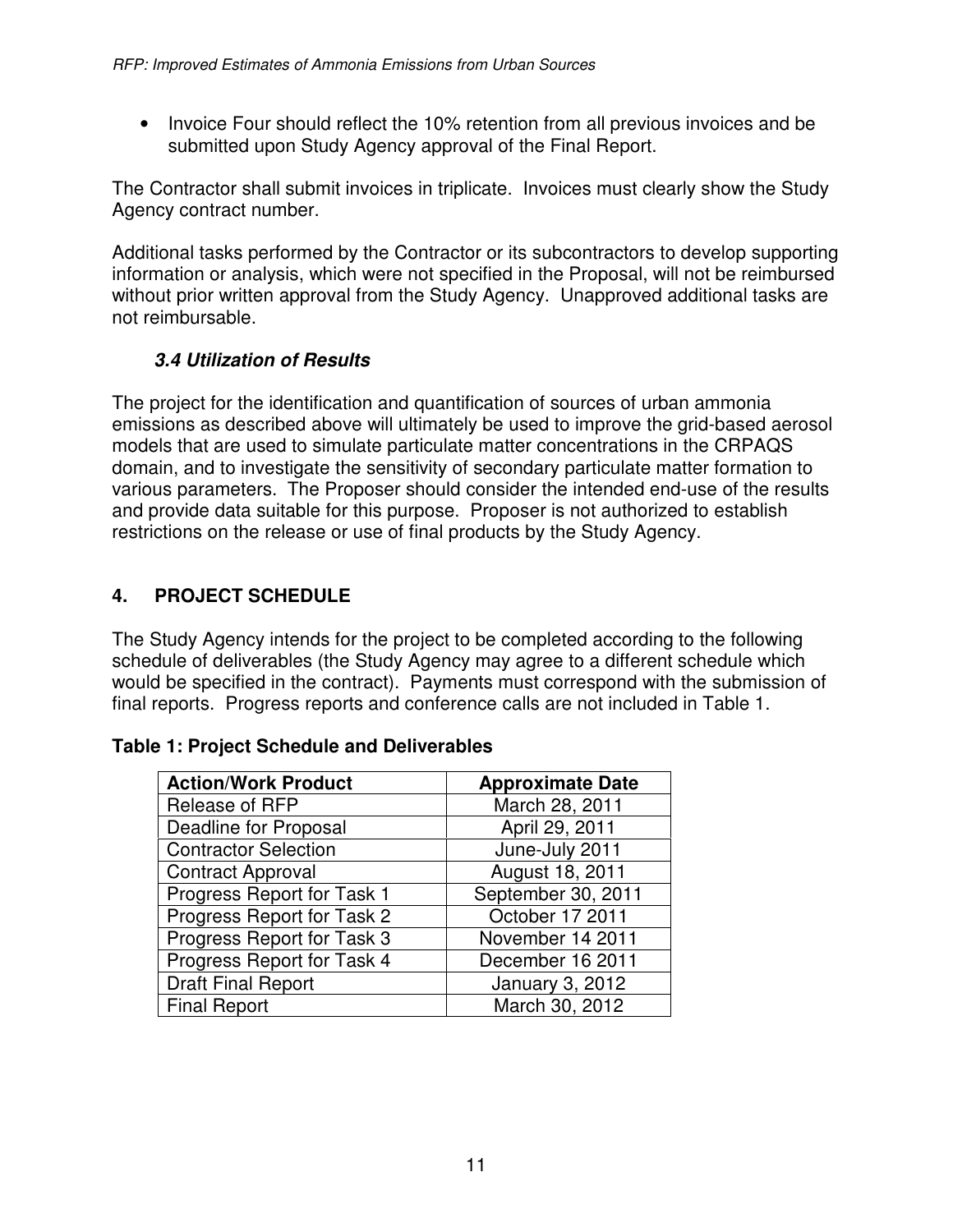## **5. BUDGET**

Costs will be a factor in evaluating Proposals responding to this RFP. Proposals shall identify the direct and indirect costs for the project in their Proposal Budget Summary, as well as the estimated payment for each invoice. Proposals will be evaluated both by comparison of cost for comparable tasks as well as projected total cost. The Study Agency's review committee is authorized to consider the comprehensiveness of proposed efforts as well as total proposed cost to provide reasonable comparisons of the Proposals. All evaluation criteria are described in Section 10.2.

The Study Agency's budget for this project is \$75,000. The budgeted amount is available to the Contractor for research, analysis, coordination, teleconferences, meetings, report writing, subcontractors, and all other efforts undertaken by the Contractor for this project.

The Proposer's costs must be itemized by the following categories:

**Task**: List a total cost per task. The Study Agency reserves the right to remove tasks as deemed necessary to remain within budget.

**Labor**: List an hourly labor rate for each assigned principal and technical specialist. The rate quoted must include labor, general, administrative, and overhead costs.

**Subcontractor Costs**: Identify subcontractors by name, list their cost per hour or per day, and the number of hours or days their services will be used.

**Travel Costs**: Identify estimated travel costs, including the number of trips required, destinations, and approximate costs of travel. Travel costs are reimbursed at prevailing rates for the contracting company or rates approved by the Study Agency, whichever is lower, unless negotiated otherwise.

#### **Miscellaneous Costs**: If any.

Total cost must be clearly indicated in the Costs of Proposal section of the Proposal.

It is expected that general overhead and administrative costs are included in the hourly rate for labor. It will be assumed that all contingencies and/or anticipated escalations are included. No additional funds will be paid above and beyond the contracted amount for the services specified in the Proposal. If the Study Agency determines a need for additional tasks or services not included in the Proposal, the contract may be amended by agreement of both parties to include additional tasks and related costs.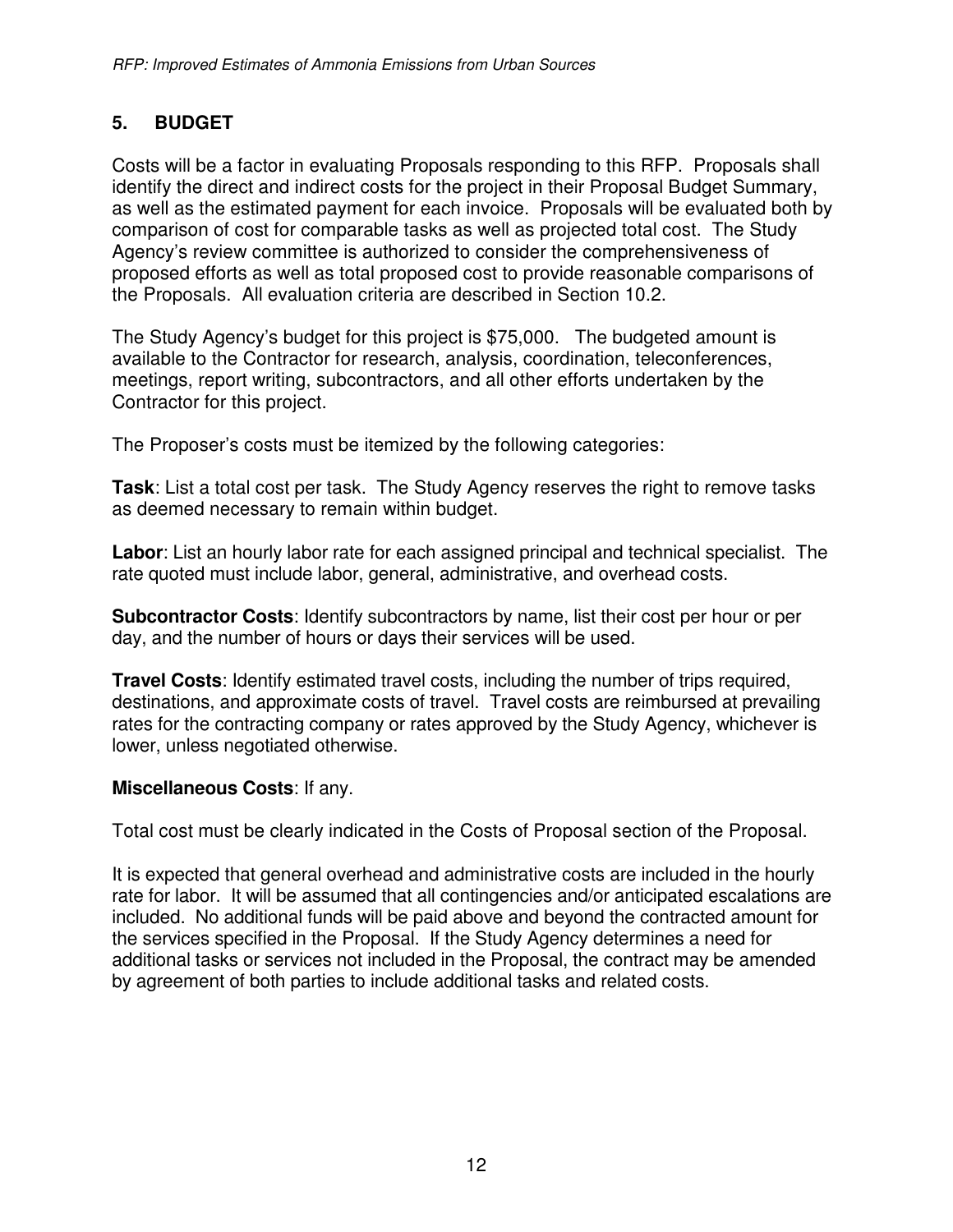### **6. REQUIRED QUALIFICATIONS**

To be selected, a Proposer must have demonstrated extensive experience and expertise in the following areas:

- Development of emissions inventories;
- Skill in performing the types of technical tasks required for completion of this project;
- Excellent working relationships with government agencies;
- Skill in preparing clear reports; and
- Excellent technical writing skills.

To be selected, the Proposer must also demonstrate the ability and resources to produce the deliverables requested in this RFP. The Study Agency reserves the right to reject any Proposal deemed non-responsive to the RFP, not responsible, and/or not reasonable.

## **6.1 Excluded Parties List System (EPLS)**

A Proposer or any individual identified in the Proposal that appears in the Excluded Parties List System (EPLS) is not eligible for award of a contract. The EPLS is a central registry that contains information regarding entities debarred, suspended, proposed for debarment, excluded, or otherwise declared ineligible from receiving Federal contracts. Access to the EPLS is available at www.epls.gov.

The Proposer certifies by signing the signature page of the original copy of the submitted Proposal and any amendment signature page(s) that the Proposer is not presently debarred, suspended, proposed for debarment, declared ineligible, voluntarily excluded from participation, or otherwise excluded from or ineligible for participation under federal assistance programs. The Proposer should complete and return the attached certification regarding debarment, etc., i.e. Exhibit A, with their bid. This document must be satisfactorily completed prior to award of the contract.

#### **6.2 Compliance with Federal and State Requirements**

The selected Contractor shall comply with applicable federal requirements including but not limited to Office of Management and Budget Circular No. A-87 (Cost Principles for State, Local, and Indian Tribal Governments) and Circular No. A-102 (Grants and Cooperative Agreements With State and Local Governments), and Circular No. A-133 (Audits of States, Local Governments, and Non-Profit Organizations).

California Government Code Section 1090 generally prohibits a public official from being financially interested in a contract which he or she has made or participated in an official capacity. Under certain circumstances, persons who perform work pursuant to a contract with a government agency may be subject to the restrictions of Government Code Section 1090. With respect to the CRPAQS, this means that based on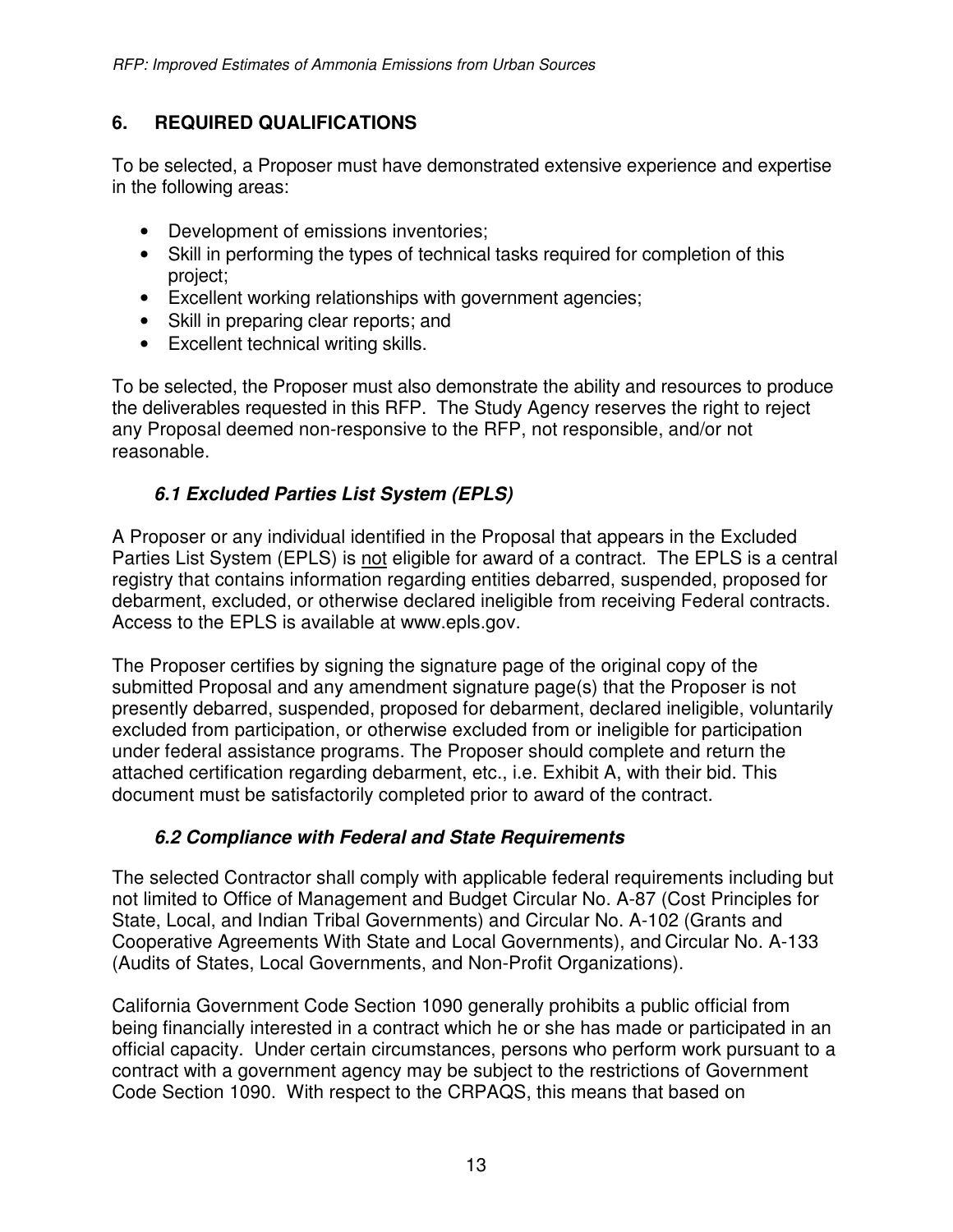participation in the planning of the project, certain consultants are precluded from participating in all or some of the post-planning contracts. This preclusion would apply to a contractor as either a prime contractor or a subcontractor. In most cases, whether a particular contractor is eligible to bid will depend on an analysis of all of the circumstances surrounding the contractor's earlier participation in the CRPAQS and the work that that contractor now proposes to perform. Any response to this RFP which includes a paid participant who is ineligible based on Government Code Section 1090 will be rejected during the review of the Proposals.

Questions concerning the eligibility of a potential Contractor must be directed to the Study Agency attorney at the address provided below prior to the preparation of a Proposal.

General Counsel San Joaquin Valleywide Air Pollution Study Agency San Joaquin Valley Unified Air Pollution Control District 1990 East Gettysburg Avenue Fresno, CA 93726

## **7. PROJECT DIRECTION**

#### **7.1. Management**

 The Contractor selected to conduct this work shall report to the Study Agency Project Manager, who will be identified in the contract. For the purposes of this project, the staff of the SJVUAPCD will write and monitor contracts with the participants and will be the primary interface between the Contractor, the Policy and Technical Committees, and the Study Agency. The Contractor must not begin work on the project until a contract is fully approved by the San Joaquin Valleywide Air Pollution Study Agency.

#### **7.2. Submittal of Results**

All completed files or reports shall be released by the Contractor to the Project Manager for distribution and review by the Study Agency. The Study Agency may review any of the results in whole or in part and submit comments or questions to the Contractor through the Project Manager. The Contractor shall perform any additional work needed to address issues raised by this process for the items authorized by the Project Manager unless such effort would exceed the authorized budget. Any extra effort directed by the Study Agency that does not fall within the authorized budget requires formal amendment to the agreement. If the Study Agency determines a need for additional tasks or services not included in the Proposal, the contract may be amended by agreement of both parties to include additional tasks and related costs.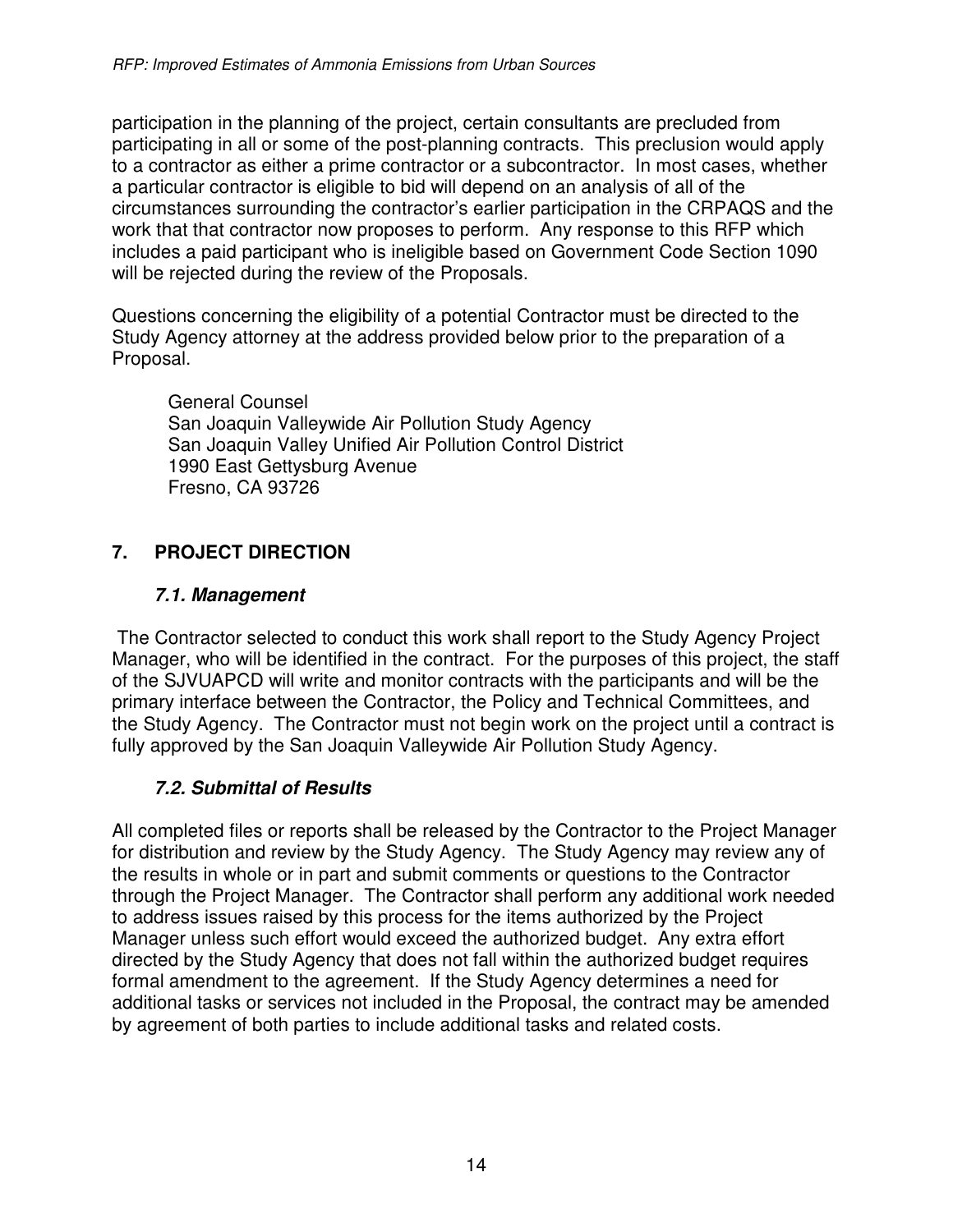## **8. CONTENTS OF PROPOSALS**

Proposals must be signed by a duly authorized official of the Proposer and must state that the Proposal is valid for a period of not less than one hundred and twenty (120) days from the date of submittal. The Proposer's name and address as used in contractual agreements should be provided. The name, address, title, telephone number, fax number and email address of the person(s) authorized to execute agreements and the person(s) acting as principal for the work conducted in the Proposal should be provided.

Information in the Proposals shall become public property subject to disclosure under the Public Records Act. Proposals should convey a maximum of technical content related to the relevant task with a minimum of extraneous material. Proposals should convey a high degree of technical understanding and innovation while demonstrating the ability to present complex scientific results to technically qualified decision-makers. The Proposal should be clear and concise. The response to the RFP is expected to be brief, with text of the proposed approach to completing the tasks limited to less than 30 pages, not inclusive of qualification information (e.g. attached resumes, etc.), budget summary table and timeline.

The response to the RFP must include:

- 1. Qualifications of the Proposer, including in-house staff and subcontractors, to complete the required tasks.
- 2. Approach to completing tasks identified in Section 3 of this RFP.
- 3. Discussion of any missing tasks identified by the Proposer, which Proposer proposes to add for fulfillment of Section 3 objectives.
- 4. Estimated timeline for completion of the tasks subsequent to contract execution. This estimate may indicate a minimum and maximum reflecting the investigative nature of the project. Include information on the availability of the Proposer and proposed subcontractors during the proposed term. Indicate and explain or justify adjustments to the schedule anticipated by or proposed by Proposer.
- 5. Budget for RFP tasks and additional identified tasks. The proposed payment for each deliverable should be provided, as well as hourly billing rates for additional services that may be necessary to complete additional processing identified by the investigative tasks, if authorized for completion by the Study Agency Project Manager.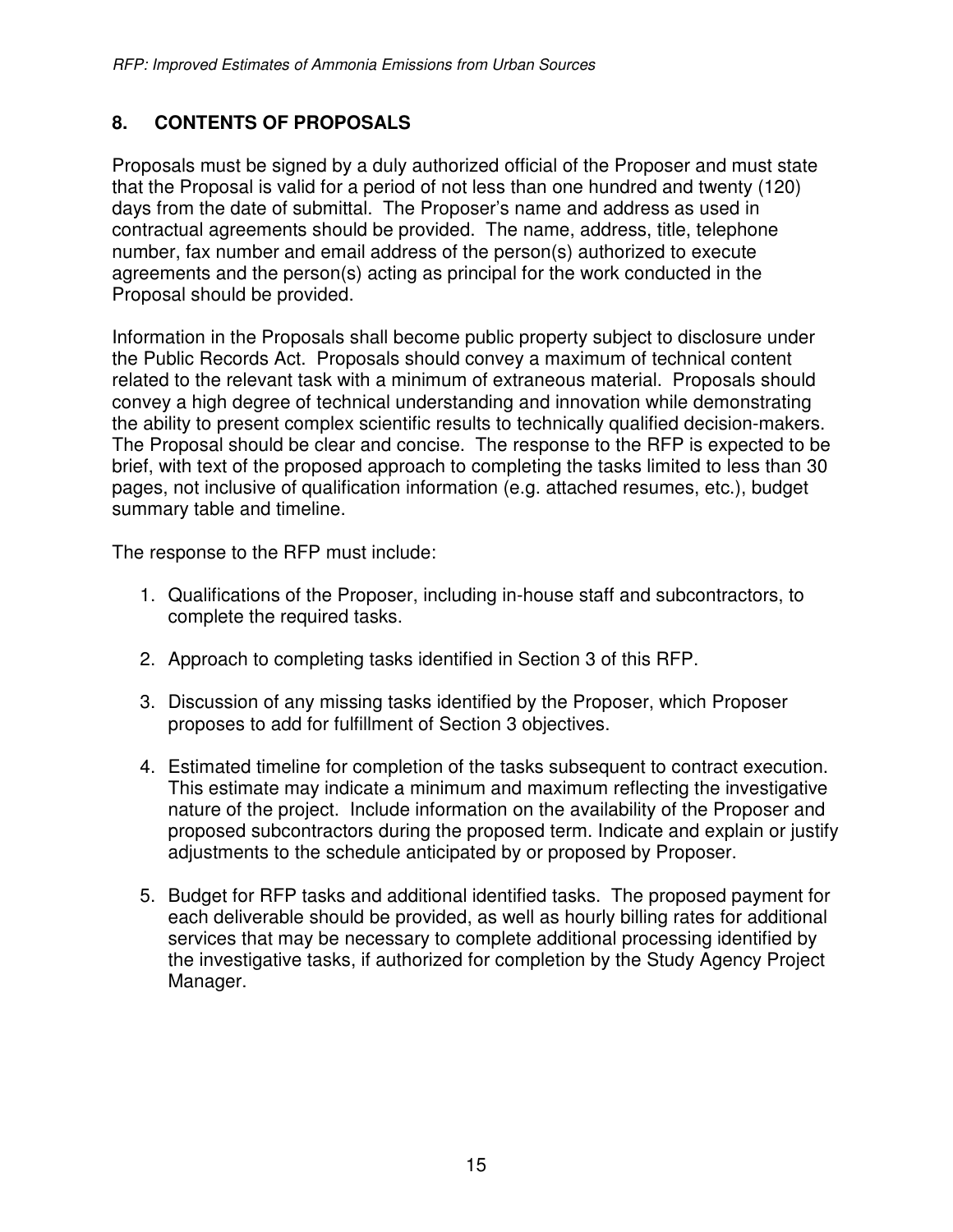Submitted Proposals must follow the format outlined below and all requested information must be supplied. The submitted Proposal shall be limited to 30 pages, single-sided or 15 pages, double sided, with 1-inch margins. Proposal shall be printed on white paper and the font shall be black Arial and no smaller than 12 point. Failure to submit Proposals in the required format may result in elimination from Proposal evaluation.

**Cover Letter** - Must include the name, address, and telephone number of the Proposer's company, total cost, the name of the contact person for the Proposal, and be signed by the person or persons authorized to represent the firm.

**Table of Contents** - Clearly identify material contained in the Proposal by section and page number.

**Summary (Section I)** - State the overall approach to the analysis and objective(s). Demonstrate a clear understanding of the analysis goal. Include total project cost. Provide specific examples of steps to be taken to complete the analysis, as well as measures to assure repeatability, reliability and applicability of analysis.

**Work Program (Section II)** - Describe work activities or tasks to be performed including the sequence of activities and a description of methodology or techniques to be used.

**Program Schedule (Section III)** - Provide projected milestones or benchmarks for major products/reports within the total time allowed.

**Project Organization (Section IV)** - Describe the proposed management structure, organization of the contracting group, and facilities available.

**Assigned Personnel (Section V)** - Identify the principals having primary responsibility for conducting the analysis. Discuss their professional and academic backgrounds. Provide a summary of similar work they have previously performed. List the amount of time, on a continuous basis, that each principal will spend on this project. Describe the responsibilities and capacity of the technical personnel involved. Substitution of the project manager and/or lead personnel shall not be permitted without prior written approval of the Study Agency Project Manager.

**Study Agency and District Resources (Section VI)** - Describe any Study Agency or District services and staff resources needed to supplement Contractor activities to achieve identified objectives.

**Subcontractors (Section VII)** - If subcontractors are to be used, identify each of them in the Proposal. Describe the work to be performed by them and the number of hours or the percentage of time they will devote to the project. Provide a list of their assigned staff, their qualifications, and their relationship to project management, schedule, costs and hourly rates.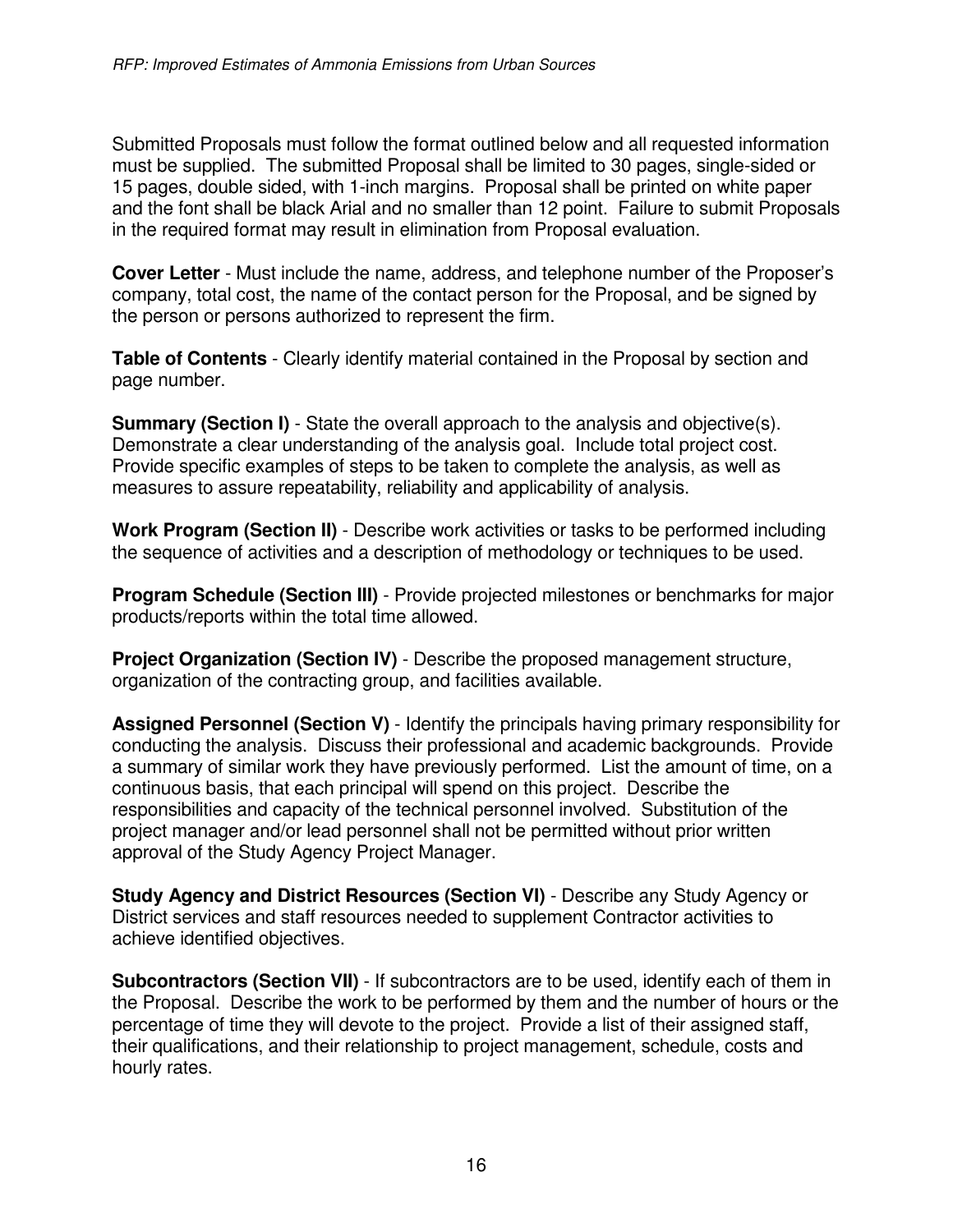**Contractor Capability and References (Section VIII)** - Provide a summary of the firm's relevant background experience. Discuss the applicability of each experience to this RFP. Include a brief summary of related studies completed for other parties that are of a similar nature to the work requested by this RFP. (Report examples [see Section XI] can be provided in an attachment. Attached documents are not part of the 30-page limitation.).

**Costs of Proposal (Section IX)** - Identify all costs associated with the execution of this RFP. Also attach a Proposal Budget Summary Table similar to Exhibit B of this RFP.

**Conflict of Interest (Section X)** - Identify any actual or potential conflicts of interest resulting from any contractual work performed, or to be performed, for other clients, as well as any such work done, or to be done, by its proposed subcontractors for the Proposer. Specifically, Proposer must disclose any recent or current contracts with the Study Agency, business entities regulated by the any of the participating air districts, and/or any environmental group or business interest group. In addition, Proposer must disclose any contracts with the Study Agency, public or private entities, which are scheduled to be performed in the future, or which are currently under negotiation. The Study Agency will consider the nature and extent of such work in evaluating the Proposal (see Section 10).

**Additional Data (Section XI)** - Attach a copy of any work prepared similar to what is requested in this RFP. Provide other essential data that may assist in the evaluation of this Proposal. These items shall not be considered part of the 30-page limitation set for the Proposal.

**Certificate of Eligibility for Federal Funding (Exhibit A)** - The Proposer should complete and return the certification regarding debarment, Exhibit A, with their Proposal.

**Attachments** – Extensive documentation is discouraged, but attachments for the budget summary table, resumes, and report examples can be included in the Proposal. Attached documents are not part of the 30-page limitation.

#### **9. SUBMISSION OF PROPOSAL**

All Proposals must be submitted according to the specifications set forth in Section 8 "Contents of Proposal" and this section. Failure to adhere to these specifications may be cause for rejection of Proposal.

1. Signature - Proposal shall be signed by an authorized representative of the Proposer.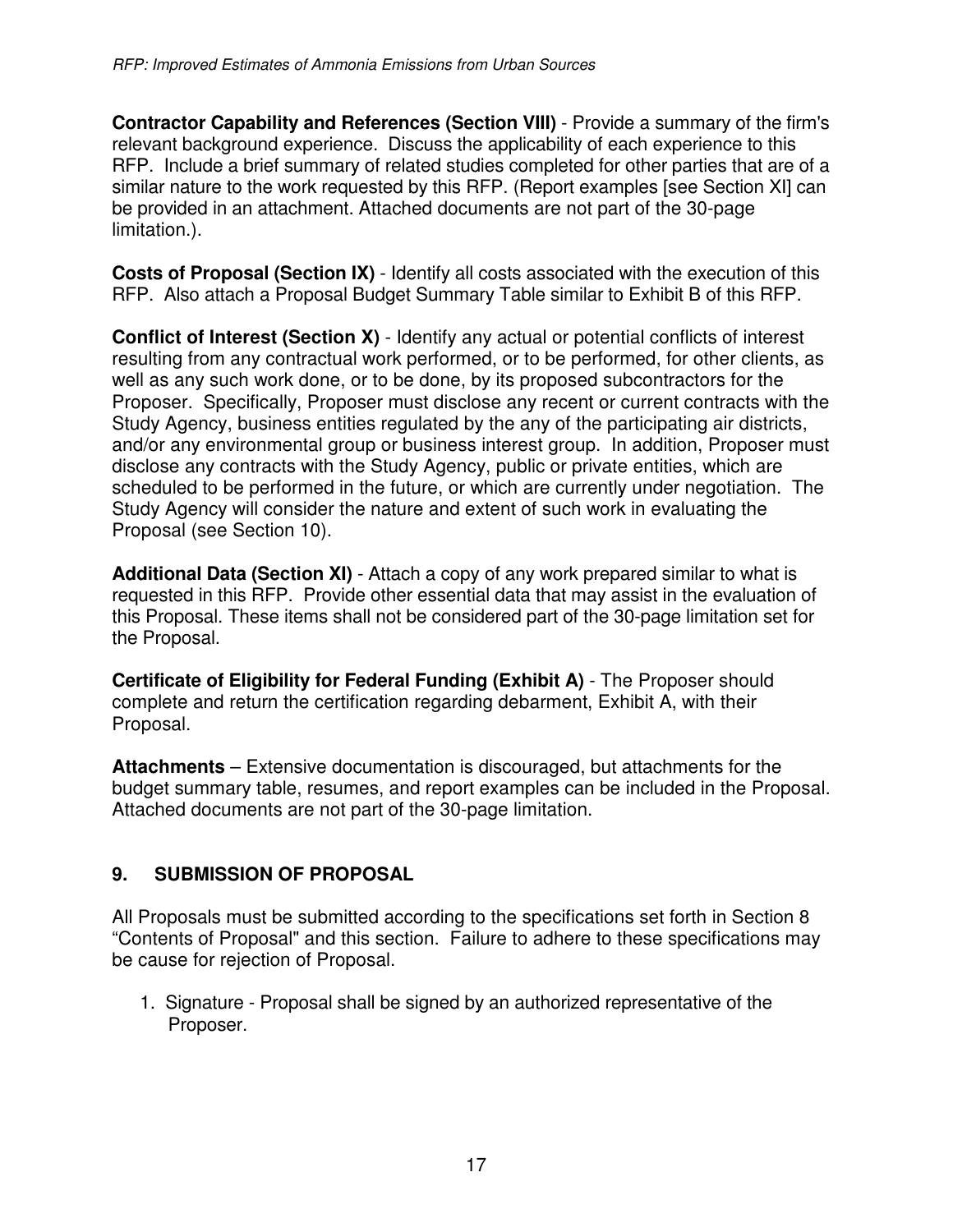- 2. Due Date Proposal must be received no later than **5:00 p.m. on April 29, 2011**. Late Proposals will not be accepted. Any correction or resubmission by the Proposer will not extend the submittal due date.
- 3. Delivery Address Proposal must be directed to and received at the address below:

David Garner, Senior Air Quality Specialist San Joaquin Valley Unified Air Pollution Control District 1990 E. Gettysburg Avenue Fresno, CA 93726-0244

4. Identification – To accommodate processing and identification of time of receipt, the Proposer shall submit the required copies of the Proposal in a sealed envelope, plainly marked in the upper left-hand corner with the name and address of the Proposer and the words:

"PROPOSAL: Improved Estimates of Ammonia Emissions from Urban Sources"

5. Electronic Copy (Compact Disc, read-only-memory) - The Proposer shall also submit an electronic copy of the Proposal in PDF format with the written proposal package.

Grounds For Rejection - A Proposal may be immediately rejected if:

- It is received at any time after the exact due date and time set for receipt of Proposals;
- It is not prepared in the format prescribed; or
- It is not signed by an individual authorized to represent the firm.

Once a Proposal is submitted, the composition of the Proposal team cannot be altered without prior written consent of the Study Agency. The Proposal shall constitute a firm offer and may not be withdrawn for a period of one hundred and twenty (120) days following the last day to accept Proposals. Proposals become the property of the Study Agency. The Study Agency reserves the right to reject all Proposals and make no award.

#### **10. PROCESS**

#### **10.1. Addenda and Supplements to the RFP**

The Study Agency may modify this RFP and/or issue supplementary information or guidelines relating to the RFP before the Proposal deadline. In the event that it becomes necessary to revise any part of this RFP, or if additional information is necessary to enable adequate interpretation of the provisions of this RFP, or if it is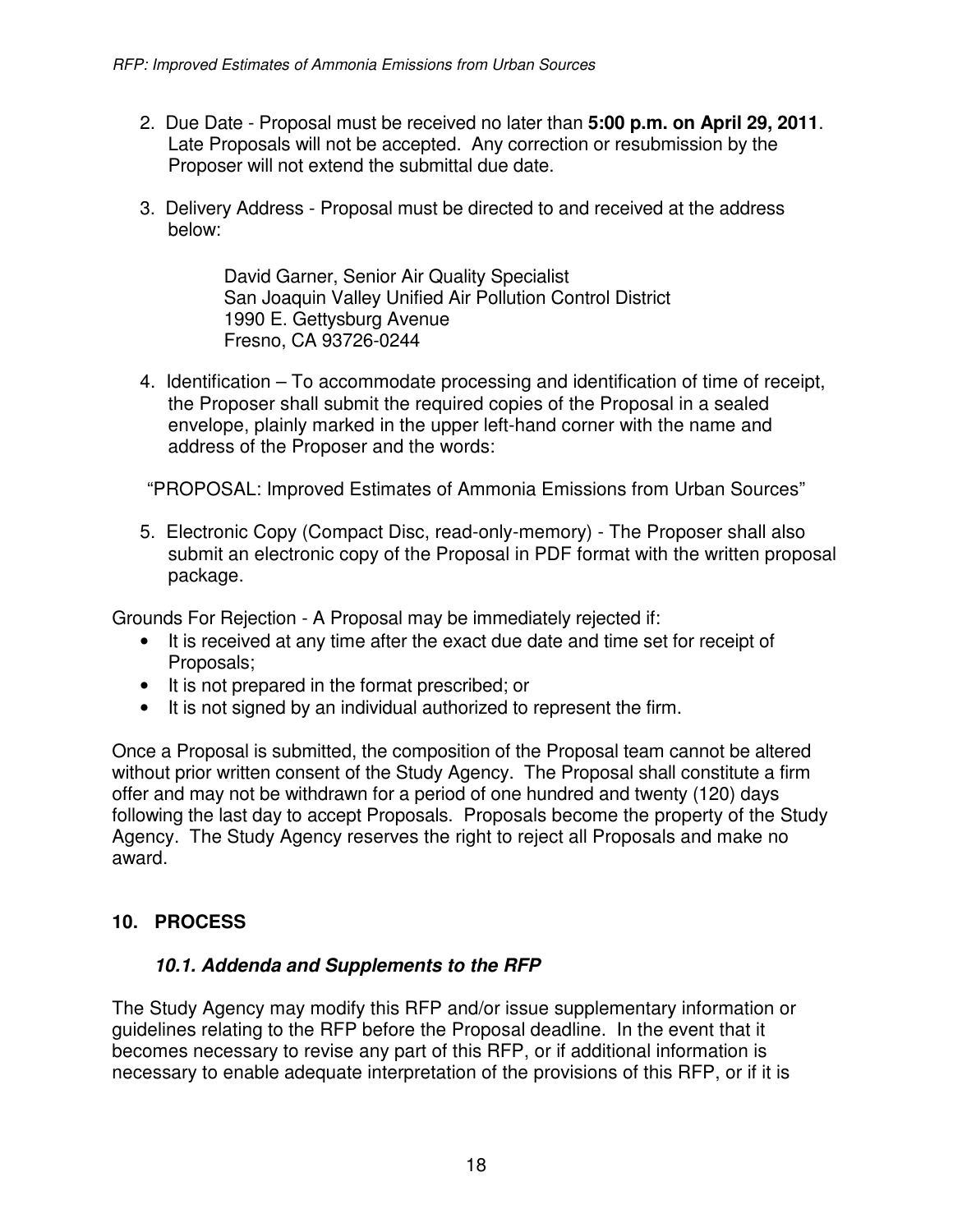necessary to extend the deadline for Proposals, a supplement to the RFP will be released and distributed in the same manner as the release of the RFP.

#### **10.2. Proposal Evaluation and Contractor Selection Process**

The Study Agency will evaluate all Proposals received by the deadline to determine responsiveness to the RFP, ensure the requirements for this project will be satisfied, and will then commend a Contractor for approval by the Policy Committee. Failure to adhere to specifications in this RFP may be cause for rejection of the Proposal. The Technical Committee, Policy Committee, Study Agency, and participating air districts retain the right to reject all Proposals received and conduct direct negotiations with a selected Proposer if all Proposals are considered to be substantially nonresponsive to key issues.

Proposals will be rated on the following key factors:

- 1. A demonstration of the Proposer's qualifications and ability to perform the services requested in the RFP. Proposals should include a brief statement of qualifications of the proposed participants and a description of the duties they will perform, including specific discussions of (a) previous working relationships with government agencies, and (b) recent project experience. Extensive corporate experience is not as important as the qualifications of the principals who will be dedicated to the project. Greater detail may be incorporated by reference to a corporate website (preferred) or as a standard package.
- 2. Effectiveness of the proposed action to meet the goals of the RFP; thoroughness and appropriateness of the proposed work program; innovation in approach to work tasks.
- 3. Timeliness of the proposed schedule for the completion of tasks.
- 4. Efficiency and total cost of the Proposal.
- 5. Clarity and thoroughness of the Proposal; presentation, including good organization, formatting, and a minimum of grammatical errors;

During the selection process, the Study Agency may interview Proposers with scores above a natural break, for clarification purposes only. No new material will be permitted at this time.

A contract will be awarded to the Proposer with the best acceptable Proposal based on cost effectiveness and the criteria described in this section. The selection of Contractor, final project budget and award of contract are subject to approval by the Policy Committee and the San Joaquin Valleywide Air Pollution Study Agency Governing Board. The Study Agency may choose to reject all Proposals. All Proposers will be notified of the selection process results by letter.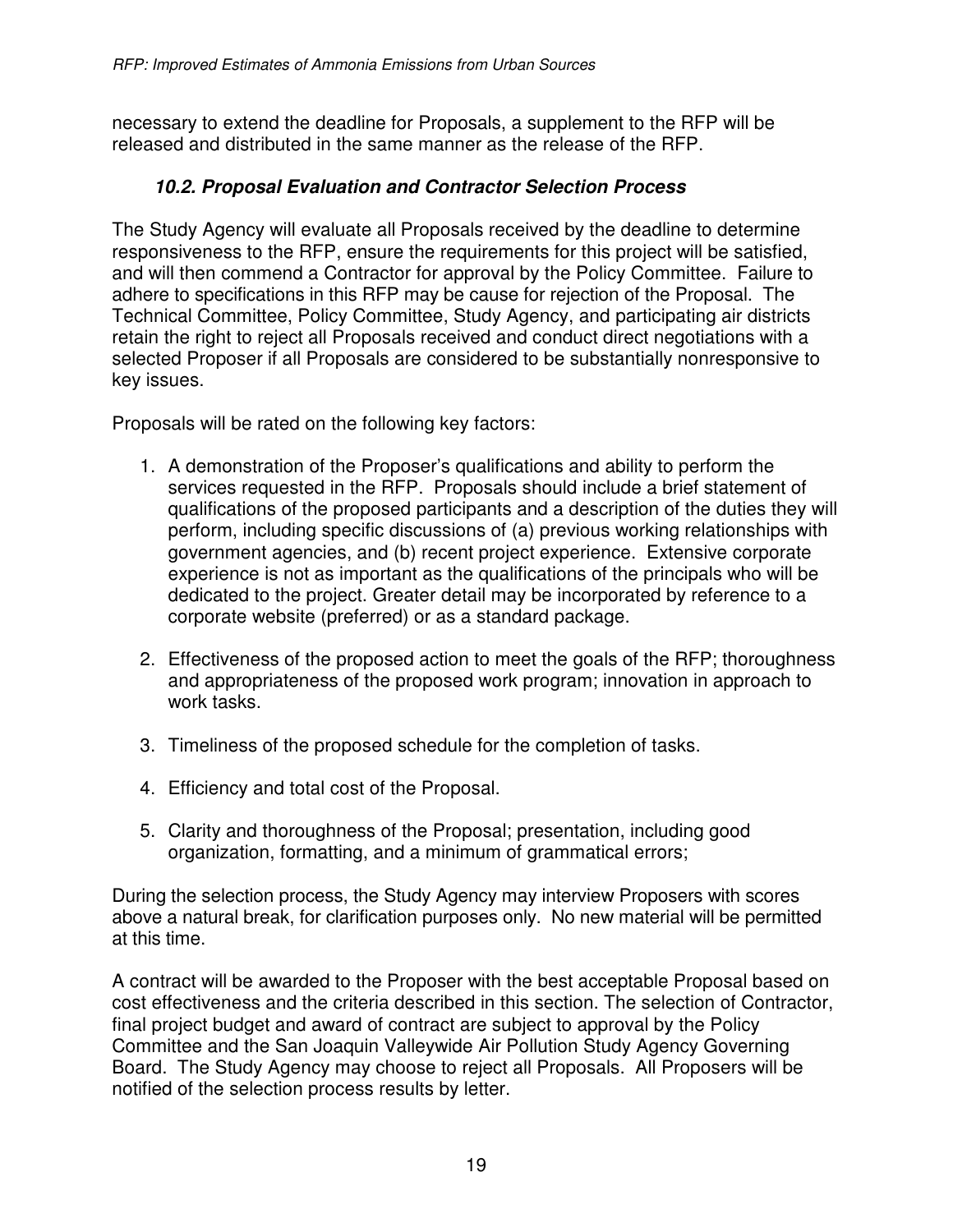## **10.3. Contract Negotiation and Approval**

Contract negotiation will be conducted after approval of Contractor selection by the Policy Committee. All agreements must be approved and executed by the Study Agency. Standard contract language is available for advance review by request to the Program Manager.

## **11. INSURANCE**

The Contractor shall provide insurance in coverage and amount acceptable to the Study Agency. The Study Agency will require that any Contractor prior to endorsement of a contract meet the following insurance requirements for this project.

Without limiting Study Agency's right to obtain indemnification from Contractor or any third parties, the Contractor, at its sole expense, shall maintain in full force and effect throughout the term of this Agreement the following insurance policy(s):

- 1. Liability insurance for bodily injury, including automobile liability, with limits of coverage of not less than Five Hundred Thousand Dollars (\$500,000) each person and One Million Dollars (\$1,000,000) each occurrence; and
- 2. Liability insurance for property damage with limits of coverage not less than Fifty Thousand Dollars (\$50,000) each occurrence; and
- 3. Workers compensation insurance in accordance with the California Labor Code; and
- 4. Commercial general liability insurance with minimum limits of coverage of not less than One Million Dollars (\$1,000,000) per occurrence.

The foregoing insurance policy(s) shall not be canceled, reduced, or changed without a minimum of thirty (30) calendar days' advance, written notice given to Study Agency.

Prior to performing its obligations under this Agreement, the Contractor shall provide the Study Agency with a certificate of insurance from an insurer acceptable to Study Agency as evidence of complying with the insurance requirements described above.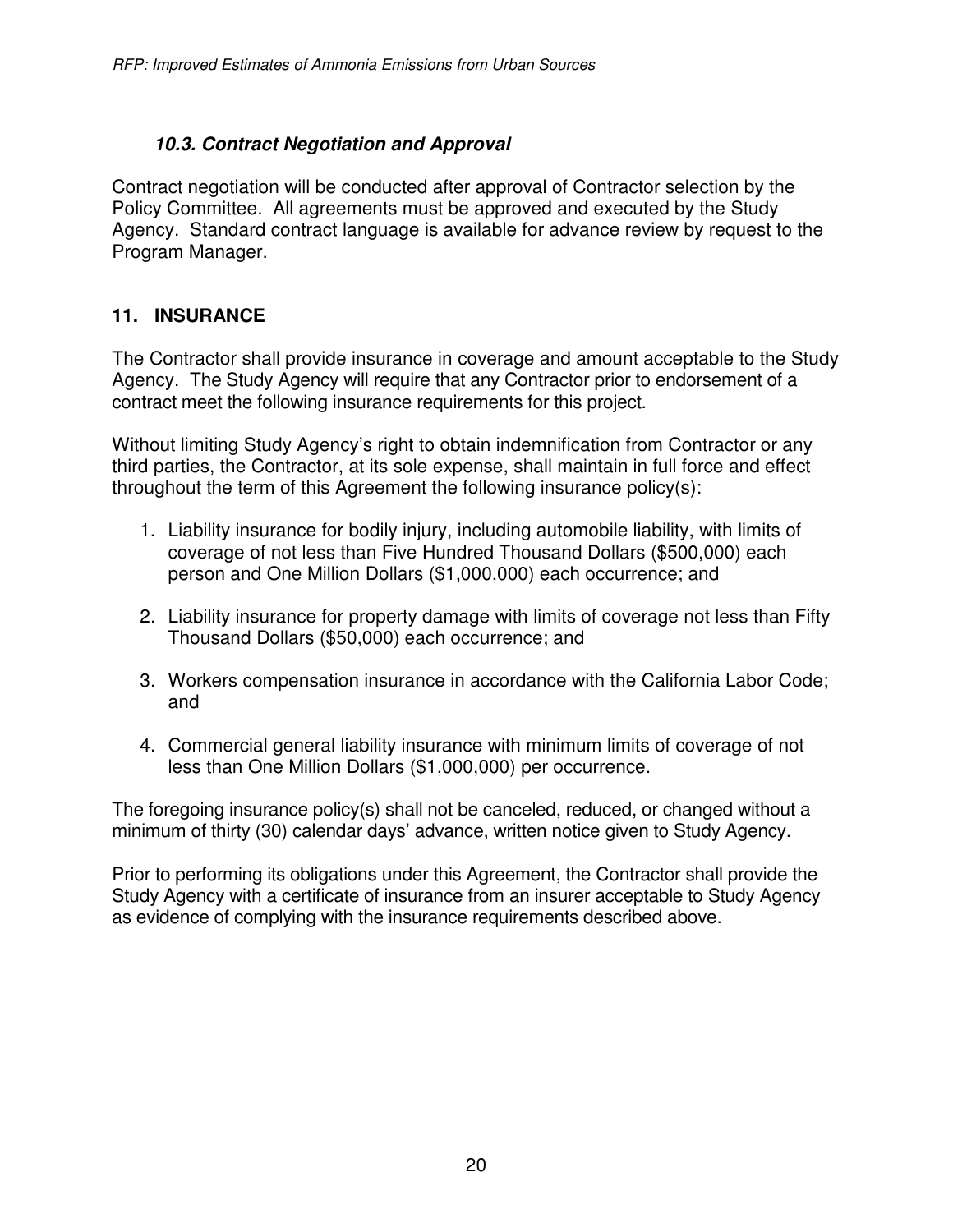### **12. DATA OWNERSHIP AND PUBLICATION**

The Study Agency shall have the right, at reasonable times during the project, to inspect and reproduce any data received, collected, produced, or developed by the Contractor. No reports, professional papers, information, inventions, improvements, discoveries, or data obtained, prepared, assembled, or developed by Contractor shall be released or made available (except to the Study Agency) without prior, express written approval from the Project Manager. At the completion of the project, the Contractor shall provide the Study Agency all data developed through conduct of the project that is in its possession. All data which is received, collected, produced, or developed from conduct of the project shall become the exclusive property of the Study Agency; however, the Contractor shall be allowed to retain a copy of any non-confidential data received, collected, produced, or developed by the Contractor. Should the Contractor subsequently include data collected in this project for other evaluations and publications, the Study Agency would appreciate a notification of publication and/or a copy of the article or manuscript published.

## **13. CONFIDENTIAL INFORMATION**

All responsible Proposals received by the Study Agency are public records available for review by the public after the selection process is completed. Proposals containing information the Proposer identifies as confidential or proprietary will be rejected as nonresponsive.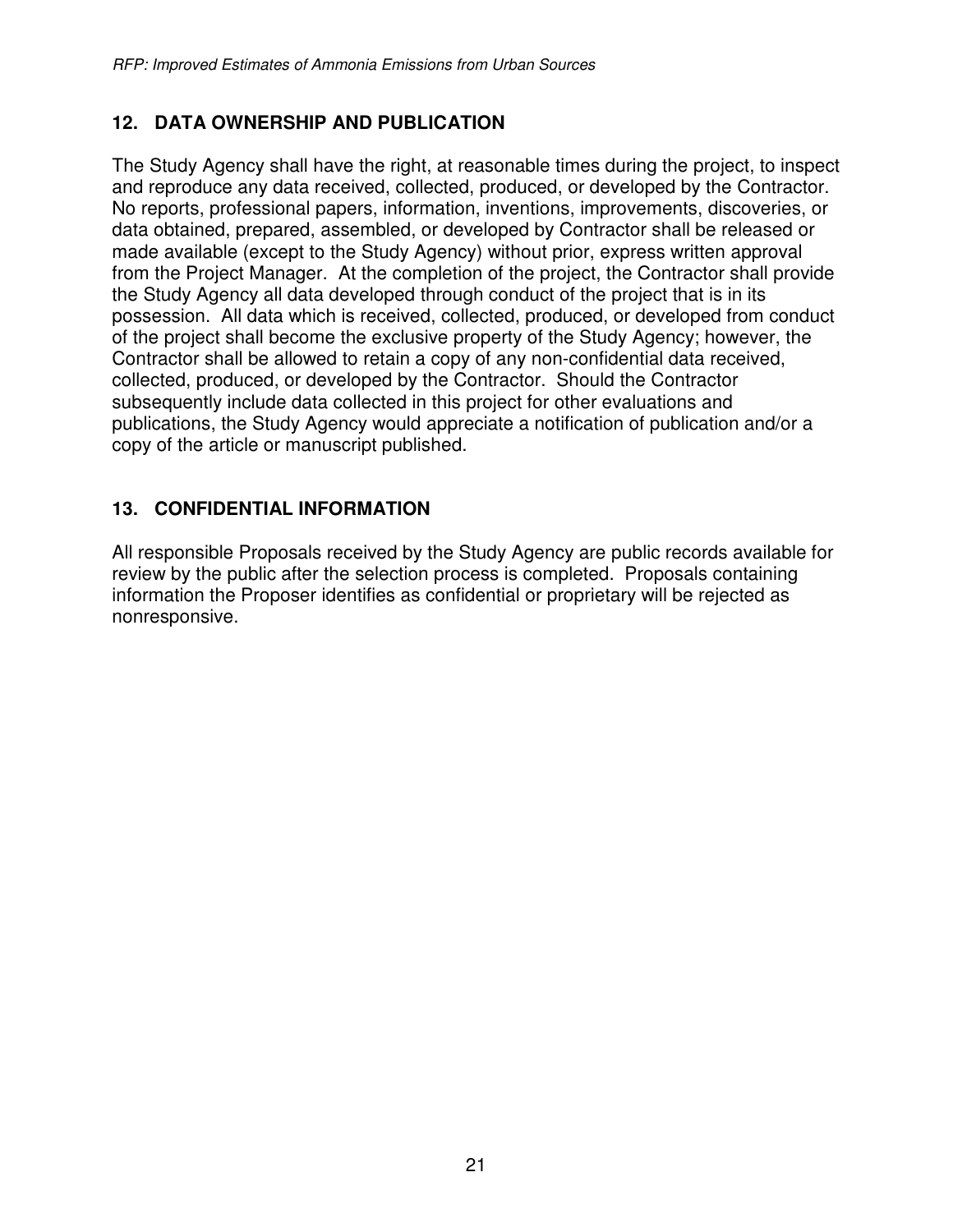## **EXHIBIT A**

#### Certification Regarding Debarment, Suspension, Ineligibility and Voluntary Exclusion Lower Tier Covered Transactions

This certification is required by the regulations implementing Executive Order 12549, Debarment and Suspension, 29 CFR Part 98 Section 98.510, Participants' responsibilities. The regulations were published as Part VII of the May 26, 1988, Federal Register (pages 19160-19211).

(1) The prospective recipient of Federal assistance funds certifies that neither it nor its principals are presently debarred, suspended, proposed for debarment, declared ineligible, or voluntarily excluded from participation in this transaction by any Federal department or agency.

(2) Where the prospective recipient of Federal assistance funds is unable to certify to any of the statements in this certification, such prospective participant shall attach an explanation to this Proposal.

Name and Title of Authorized Representative

Signature \_\_\_\_\_\_\_\_\_\_\_\_\_\_\_\_\_\_\_\_\_\_\_\_\_\_\_\_\_\_ Date\_\_\_\_\_\_\_\_\_\_\_\_\_\_\_\_\_\_\_\_